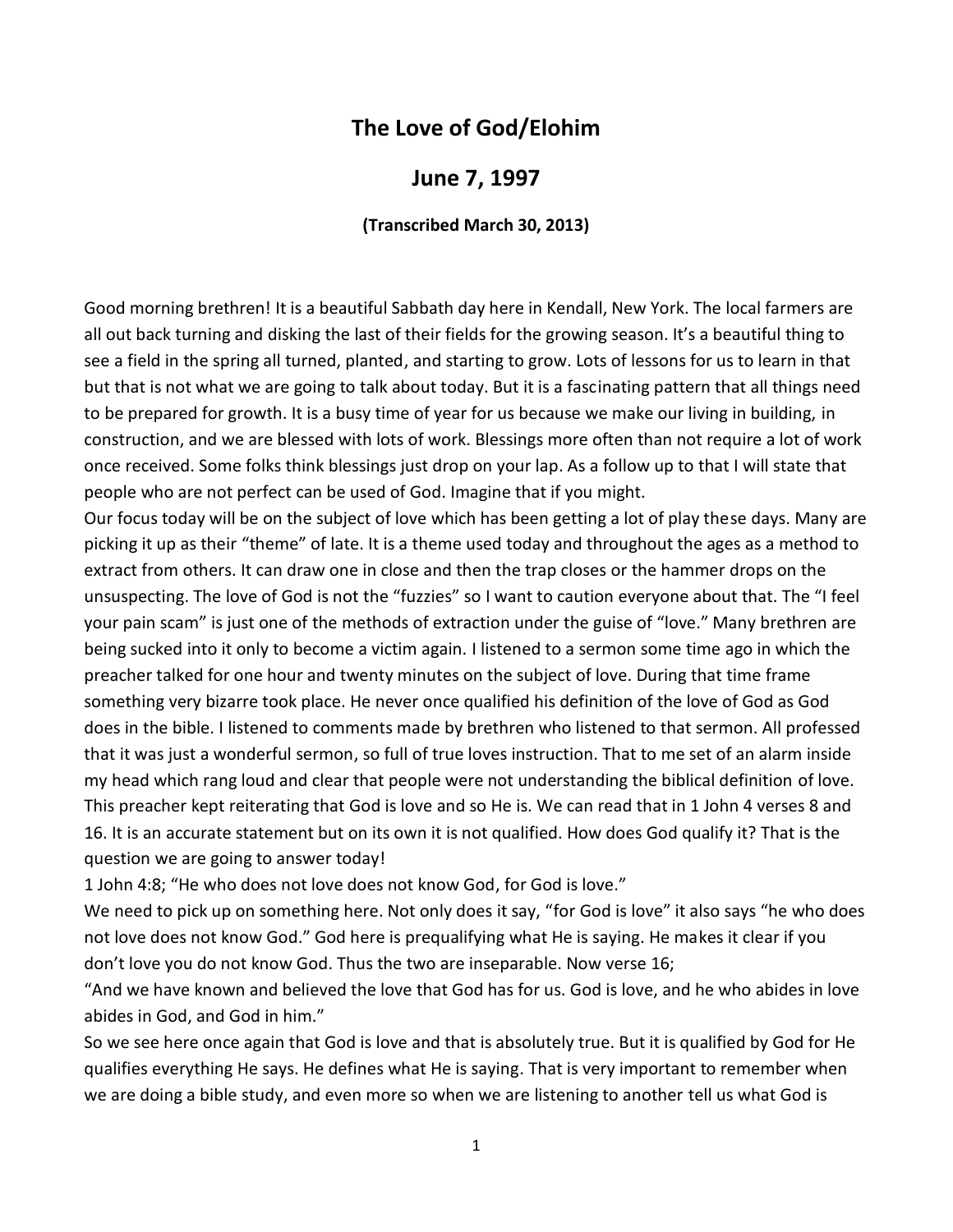saying. Verse 16 says "and we have known" and in verse 8 "he who does not love does not know God". Verse 16 adds that not only have we known but also believed the love that God has for us. So love is something God has and can give to us. And we can know it and believe it. Isn't that fascinating and revealing! What a launching point for what we are going to study today about the love of God, the agape of God.

Back to verse 16 again. "And we have known and believed the love that God has for us. God is love and he who abides in love abides in God, and God in him." That is incredibly clear in that it states we must be abiding in God and God in us in order to be able to know the love of God. So to abide in love one must be abiding in God. They are inseparable. The love of God is not something inherent in man. So we are not talking about man's love here are we? Man must be **abiding in God** in order to have the love of God. So how do we abide in God?

John 15: 9-10; "As the Father loved Me, I also have loved you; abide in My love. (Now the qualifying way to do so) If you keep My commandments, you will abide in My love, just as I have kept My Fathers commandments and abide in His love."

Now brethren do we see all the linkage here; abiding, knowing, believing, commandments, love? This is all linked intricately together. We are going to explore all that linkage today. We are going to listen to God define what Godly love is and for many it is something they have never had emphasized to them before let alone learned. This is something we need to come to grips with for it is necessary for having a personal relationship with God. There is a tremendous lack of it building all around us today. There is a deep ignorance and distain for it. Lawlessness is abounding. The epistles and gospel of John contain a tremendous amount of straight forward instruction and information on the subject of the love of God. But was John the only one who understood that there was linkage between; keeping the commandments, love, and knowing and abiding in God?

Romans 13; 9-10; "For the commandments; You shall not commit adultery, you shall not murder, you shall not steal, you shall not bear false witness, you shall not covet, and if any other commandment, are summed up in this saying, namely, You shall love your neighbor as yourself. Love does no harm to a neighbor; therefore love is the fulfillment (better translated; fulfilling) of the law."

Here we see what commandments God is talking about. If you follow the Greek word translated commandments, you will see it used in the verses we read in John 15 as well. The concordances and dictionaries we have today which help us to follow these things along and understand the intent of the words translated into English are invaluable tools. Many who have come before us did not have these remarkable tools to use. They were dependent on another to tell them what the words meant and thus subject to being let astray or deceived by them. So we are without excuse if we are satisfied to rely on another to do it for us.

1 John 5:3; "For this is the love of God, that we keep His commandments. And His commandments are not burdensome."

Do we find them burdensome at times brethren? Think long and hard about that and also honestly about it. What about the Sabbath? Do you at times find keeping the Sabbath a burden? Have you ever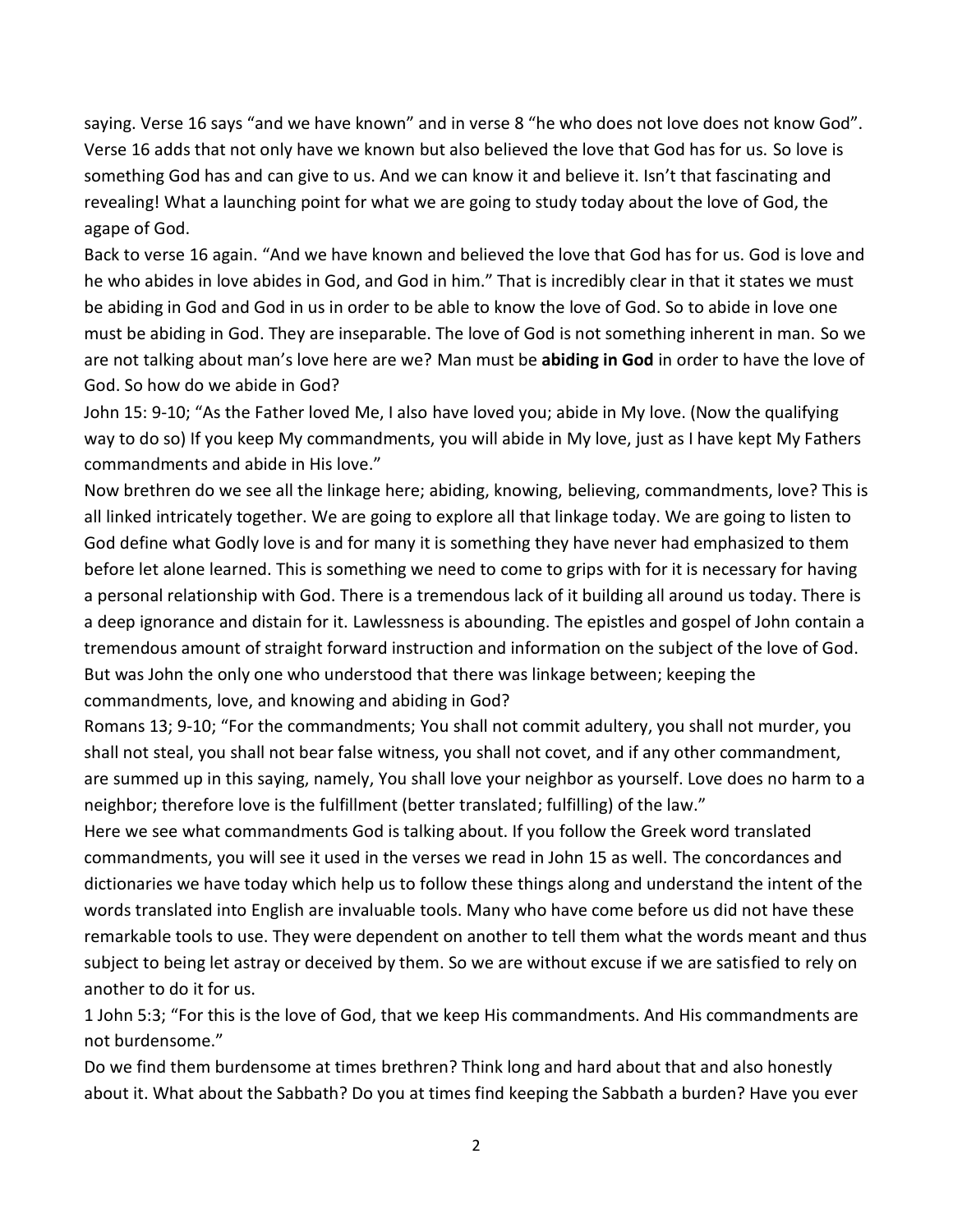found yourself waiting anxiously for the sun to set at the end of the Sabbath day? The last few hours being caught up in or anticipating it to end for you have something you are eager to do. Have you ever counted down the minutes and seconds so to speak until you could be unburdened by it to be about your own pleasure? Do you check the paper to see what minute the sun is setting in your area? I believe everyone has fallen to such things in the past, and all being human, may again in the future. Keeping the Sabbath is one thing but keeping it holy is another. If the Sabbath is a burden to us, then we are not fulfilling the command to keep it holy. If we are not keeping the Sabbath holy then we are having a problem with the love of God.

2 John 6; "This is love, that we walk according to His commandments. This is the commandment, that as you have heard from the beginning, you should walk in it."

There is no misunderstanding what God is telling us here is there. This message is not appealing to many these days because there are conditions attached to it. Thus we have sermons like the one I referenced earlier. For so long we were lulled to sleep with perverted sermons of the unconditional love of God. God can have unconditional love, but never forget love is a gift from God and not a right. Love is work on our part. Love takes time and effort. Love is not fuzzy, feely, and touchy. Let's continue to follow the linkage.

1 John 4:20-21; "If someone says I love God and hates his brother, he is a liar, for he who does not love his brother whom he has seen, how can he love God whom he has not seen. (That is a very rational statement) And this commandment we have from Him; that he who loves God loves his brother also." That is exactly what we read in Romans. You shall love your neighbor as yourself. Do you remember a simple definition we have heard in the past. It helped me to focus on what love is as defined by God. I've actually heard it trashed lately. The love of God is outgoing concern for another. That is exactly what God says it is. God even defines it with His commandments. Yet there are fools, yes fools, who mock that understanding. They call such thinking a juvenile understanding of the subject. Comments like that are actually trashing people who think in those terms and in fact the word of God. We are being taught by the word of God that we can't love God unless we know Him. This is a very clear lesson to grasp. No tricky language or any such thing.

I had an incidence take place in my life not that long ago where a man accused me in front of a gathering of brethren, that I had no love. So I asked this man can you explain to me what you mean by love. He said he wasn't prepared to do that. Think about that. I said well I will open my Bible (with the intent of covering the simple scripture we have just gone over here today.) But he hollered and screamed at me; with the hatred for me seething out of him. You can always see it in the eyes brethren, not just in their voice. Angry eyes is actually a subject addressed in scripture. That incident provoked a time in my life that in which I spent a lot of time in scripture studying what God had to say on the subject of love. I thought I was correct in my understanding and after many long sessions in scripture I realized I had a biblical understanding of the love of God and how different it was from man's love. This gentleman was probably correct in his accusation to a point. I did not have the love he was referring to which was the fuzzy, feely, touchy version. That is obviously what he was confusing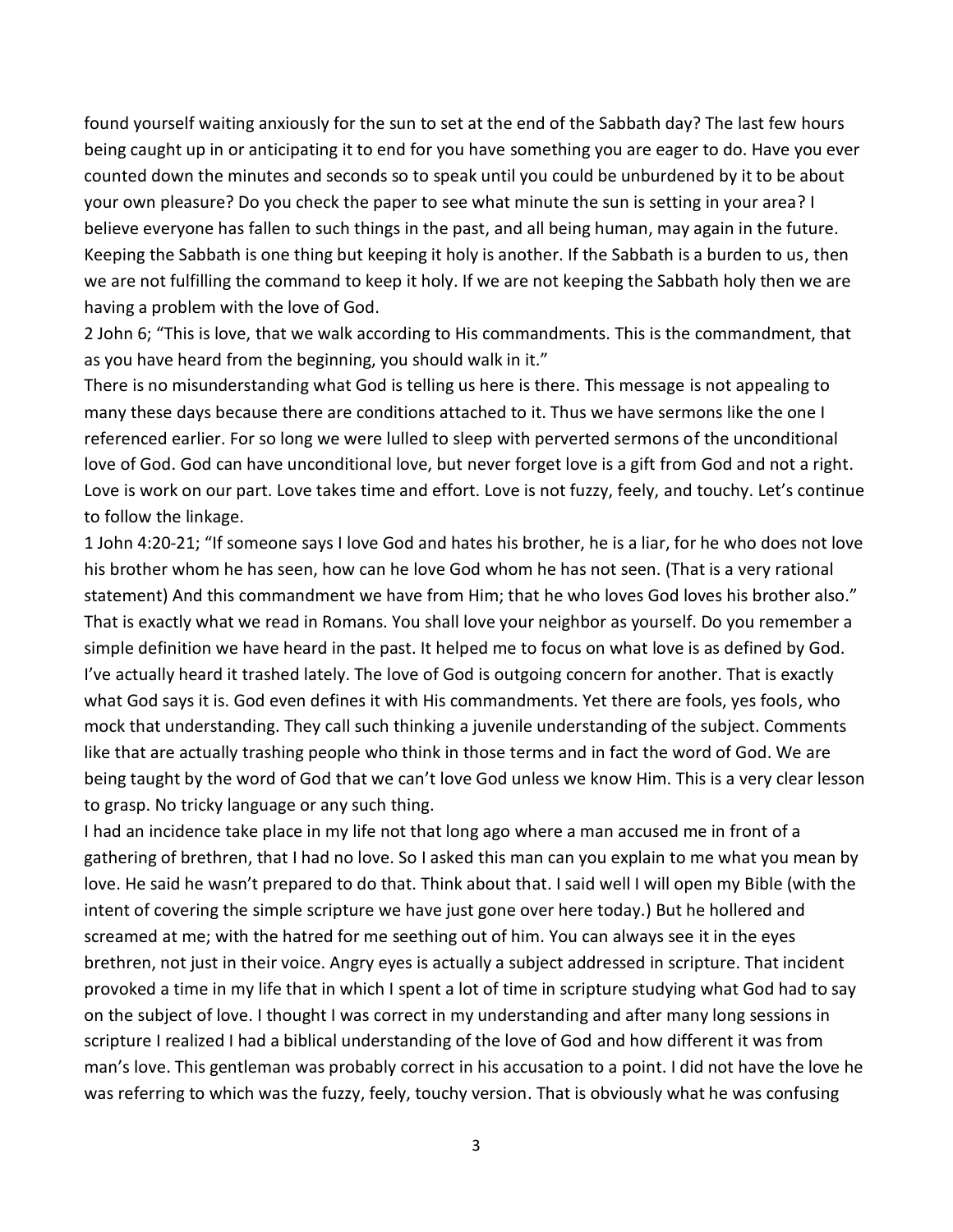with the love of God. That is a human concept of love. He is right in that for I am not that way. I was not raised that way. And I am glad I wasn't when I look around me today. So many who were that way have died to their first love brethren. Their understanding of love was alien to the depth and actions involved in the love of God. I was taught from my youth that love was work. That is exactly what God says about it. It takes lots of effort, not just emotions or feelings. It in fact is not inherent in us. It comes as a gift from God as we read in Galatians 5:22-23. "But the fruit of the spirit is love, joy, peace, longsuffering, kindness, goodness, faithfulness, meekness, self-control, against such there is no law." Why is there no law against it? We are going to find that out today if we have not already picked that up.

Let's read in Galatians 5:16-26 to get the context here. "I say then: Walk in the spirit, and you shall not fulfill the lust of the flesh. For the flesh lusts against the spirit, and the spirit against the flesh; and these are contrary to one another, so that you do not do the things that you wish. (Have you ever dwelt on that? It is as if there are two natures in us after we have received His spirit and then a war raging in us. It is in our mind. It is a tug of war often, a constant battle which Paul clearly understood. He talks about it often from a personal perspective.) But if you are led by the spirit, you are not under the law (its penalty that is). Now the works of the flesh are evident which are: adultery, fornication, uncleanness, licentiousness, idolatry, sorcery, hatred, contentions, jealousies, outbursts of wrath, selfish ambitions, dissentions, heresies, envy, murders, drunkenness, revelries, and the like; of which I tell you beforehand, just as I told you in time past, that those who practice such things will not inherit the kingdom of God. (Look what is sandwiched in among the obvious listed here; hatred! Contentions; which Paul addressed in his letters to Timothy. Jealousies; which the church organizations are festering in towards each other and overflowing into outbursts of wrath. I know I have fallen to that in the past. I hope I never do again. One very simple principle that will help us all understand the love of God a little better is simply this; the more you know about yourself, the more you will know about other people. This is where mercy will then enter in. It says here selfish ambitions. We have seen a lot of that in the churches. Dissentions! That is rampant in some circles of the church. Please think about all these and focus on the fact they are all listed in the same venue as murders, adultery, fornication, idolatry etc. Envy is listed here as well. That is also rampant among the churches. If you put a couple of roosters in a room together watch what they do. They will start jogging around strutting and putting their heads up higher and higher trying to get their head above the other till they both fall backwards. He tells us here that this conduct will not allow us to enter the kingdom of God.) But the fruit of the spirit is love, joy, peace, longsuffering, kindness, goodness, faithfulness, meekness, self-control. Against such there is no law. (Is this the world's fruity-tootie interpretation? Not likely.) And those who are Christ's have crucified the flesh with its passions and desires. If we live by the spirit, let us also walk in the spirit. Let us not become conceited, provoking one another, envying one another."

We do not receive Gods spirit unless we know Him. Every one of the fruits of the spirit are displayed, and keep in mind these can seen, they are not invisible. Is Gods spirit a gift to us? Yes it is! It is made possible by the actions of our Brother.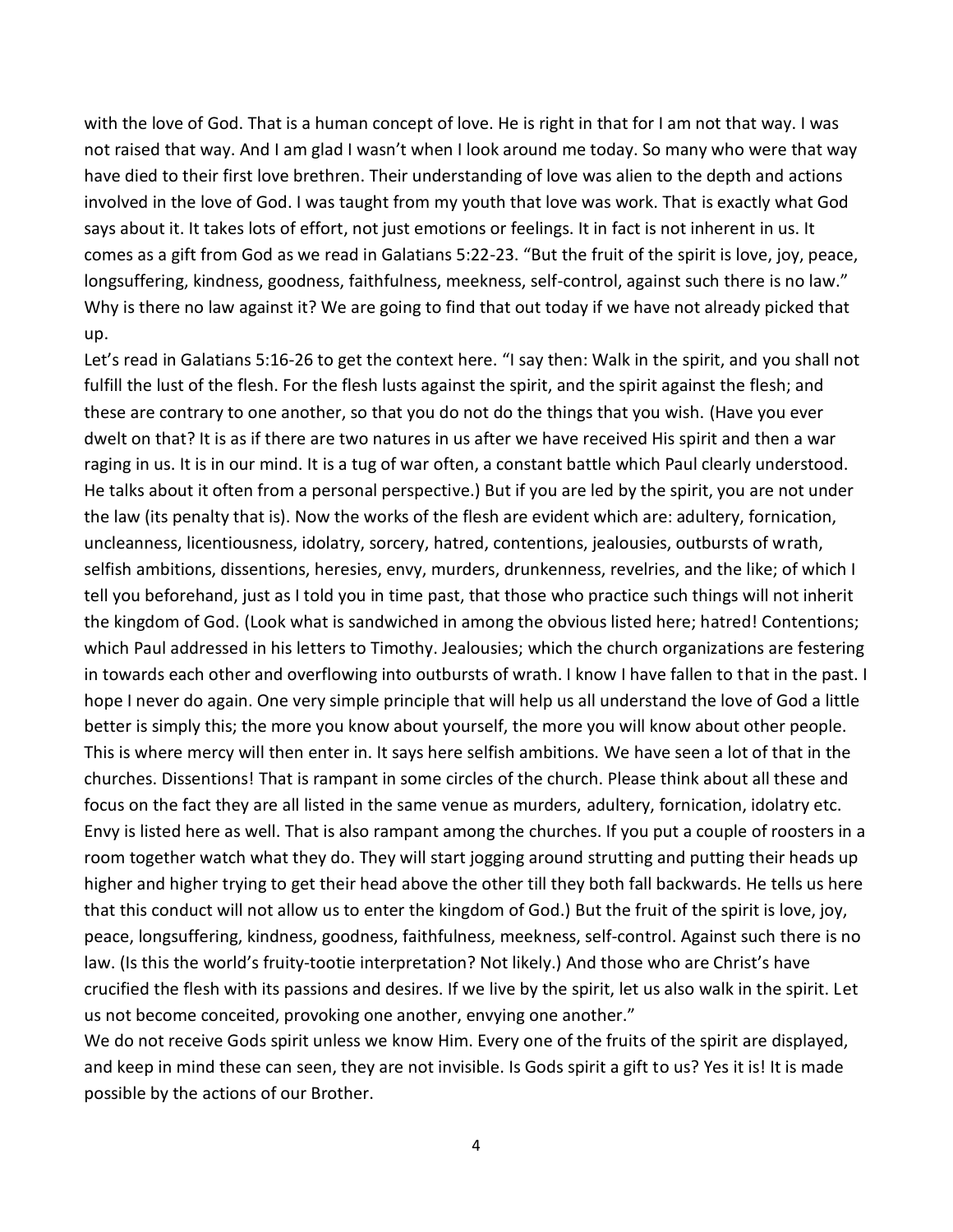1 John 4:7-13, "Beloved, let us love one another, for love is of God; (it is not of us) and everyone who loves is begotten of God and knows God. He who does not love, does not know God, for God is love. In this the love of God was manifested towards us, that God has sent His only begotten Son into the world, that we might live through Him. In this is love, not that we loved God, but that He loved us and sent His Son to be the propitiation for our sins (The atonement. Think about what He says here. None of us loved God as He understands love. That may be a real shocker to many if we listen to this instruction here.) Beloved, if God so loved us, we also ought to love one another. (We have been given the ability to do this. It takes our willingness to yield to one another before that can even begin to start) No one has seen God at any time. If we love one another, God abides in us, and His love has been perfected in us. By this we know that we abide in Him, and He in us, because He has given us of His spirit."

So what does Gods spirit have to do with it? Without His spirit we would not have the love of God, we can't muster it up ourselves, because it is His spirit in us that helps us to understand His way of life as distinctly different from the worlds and from its definitions of it. It teaches us and commits us to the rules we are expected to live by. The conduct we are expected to exhibit. That is the fruit of the spirit. There is a specific way we are to live, which is to be abiding in Christ. He has already told us that to abide in Christ we must be keeping His commandments just as He had kept His Fathers commandments. That is why we see the word "know" here used throughout this instruction of the love of God. We have to acknowledge all this in our minds to be able to display it outwardly. Yes it is based in the knowledge of God. I am not condemning the fuzzy, feely, touchy, human concept of love. There is a tender side of human nature but that is not Godly love as God defines and explains it to us in scripture.

1 John 2:3-6; "Now by this we know that we know Him, if we keep His commandments. (The bible interprets itself brethren) He who says I know Him, and does not keep His commandments, is a liar and the truth is not in him. (So in order to be able to have the love of God we have to be abiding in Christ's commandments which once again are His Fathers commandments, the household rules. And if we are not abiding in these household of God rules we are not in Christ and He is not in us. Anyone who says otherwise is a liar and has no truth in Him.) But he who keeps His word, truly the love of God is being perfected in him. (It takes time for we are to grow in the grace and knowledge of our Lord Jesus Christ.) By this we know that we are in Him. He who says he abides in Him ought himself also to walk just as He walked."(This is constantly reiterated throughout the Bible)

Let's look at love in action from the scriptures and see how it is manifested and the conditions it is found in. But first let's turn to Matthew 24:12. Let's consider our time today, against the backdrop of the scriptures we have just covered so we can understand how important this is. It puts it into the perfect light.

"And because lawlessness (breaking the commandments) will abound, the love of many will grow cold."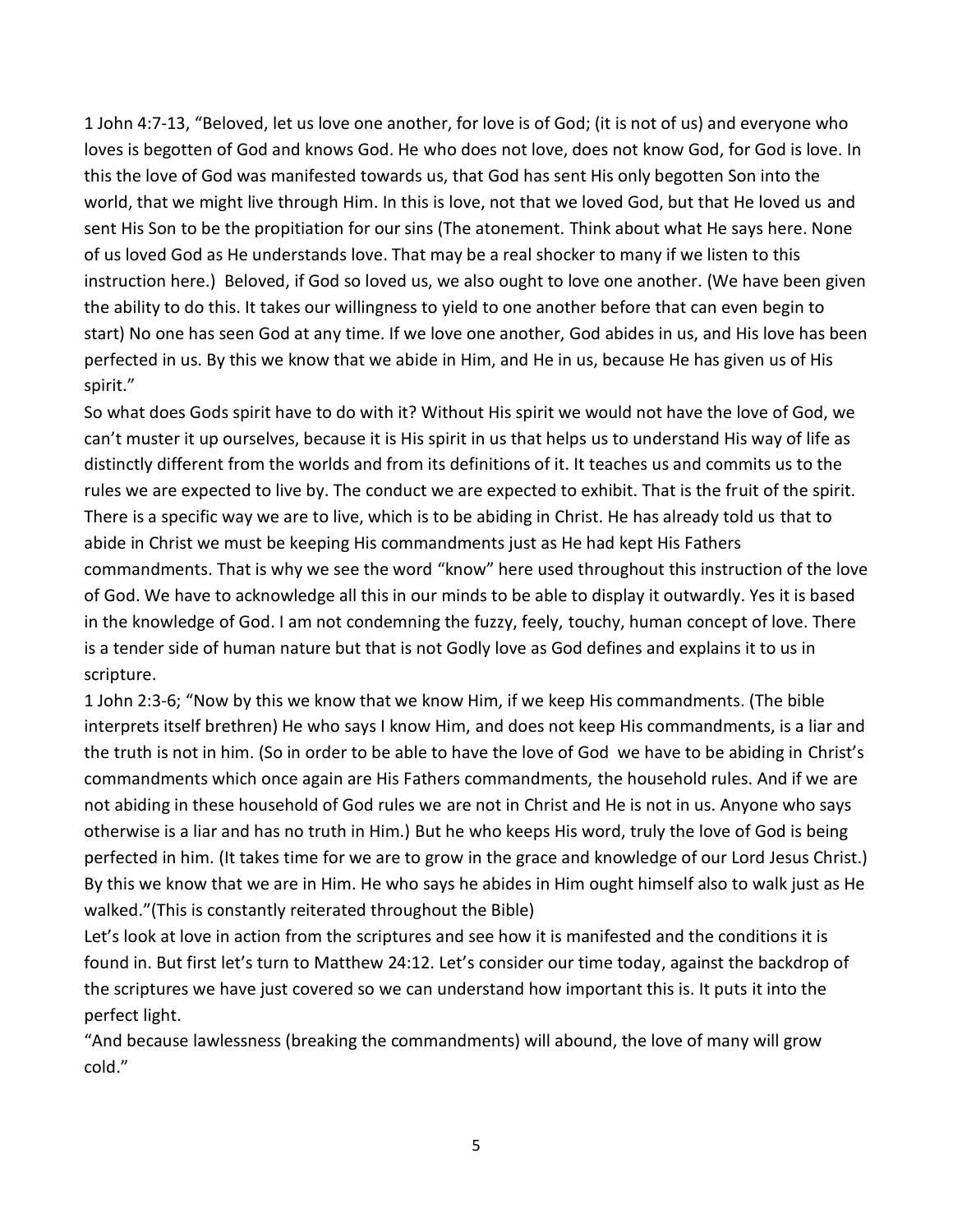And that very thing is happening all over the landscape of the church today. If we do not abide in His commandments, if we do not walk in them just as He did, if we are not trying, and struggling, and warring against our human nature, trying to overcome the lusts of the flesh, trying to do the will of God in walking in His way of life, and following His rules of conduct, then the Bible is very clear that we do not then have the love of God. The love of God will grow cold in many because they do not turn to God for justification or vindication on His terms. They develop their own, they turn to the worlds knowledge, the Sunday morning definition of love. That's the; I feel your pain, fuzzy, feely, touchy human understanding of Love.

Verse 13; "But he who endures to the end will be saved."

Endures in what? In the love of God; the keeping of the commandments! We must not grow cold to any of them. We need to endure in this world which is contrary to them and they must not be burdensome to us. They are not an obstacle to the kingdom of God but rather a doorway, and as such the devil will do everything he is allowed to, to keep us from walking in them. Today many who once walked with us are professing, by their actions, that human love is more important to them than the love of God. The, "I feel your pain" is more important than discerning between right and wrong. A pattern develops in this wayward walk. God's way of life becomes secondary to emotions. Once that is embedded in the mind, the rational that human love is more important sets in and one grows cold to the true love of God. It overrules the knowledge of God to one who is being deceived by it. Look around. It is happening everywhere; in the church, in our communities, in society at large. Just think we can read where more emphasis is being placed on the wellbeing of a snail these days than that of families and communities by the knowledgeable of this world. It is bizarre. God's laws have been thrown out. This is a warning signal as to the time we live in.

Let's go back up here to verse 5 and read down through to verse 13.

"For many will come in my name, saying, I am the Christ, and will deceive many. (we understand this and we have been taught this for years as well as having taught it) And you will hear of wars and rumors of wars. (We need to recognize there is a sequence of things happening here. These statements we are reading here are sequential and at the same time all inclusive) See that you are not troubled; for all must come to pass, but the end is not yet. (We are not to fret about these things. Yes we are sick to our stomach about them, we are vexed about them, but we are not "troubled" by them, not overcome in worry. We don't run out looking for a bomb shelter, we don't relocate to Baffin Island in the Northwest Territories because of rumors of war.) For nation will rise against nation, and kingdom against kingdom. And there will be famines, pestilences, and earthquakes in various places. (Such things as these have been going on for some time. They will intensify like never before. They will become every day news. However the real qualifier here is the rumors of war. We are talking about the prelude to world war here, not just some regional conflict between a couple of clans, or tribes, or even a couple of countries. Here we are talking about groups of nations confronting one another.) All these are the beginning of sorrows. (We have been in this time frame for quite a while. We can see all of these things building. Christ calls these the beginning of sorrows. How long they will last and how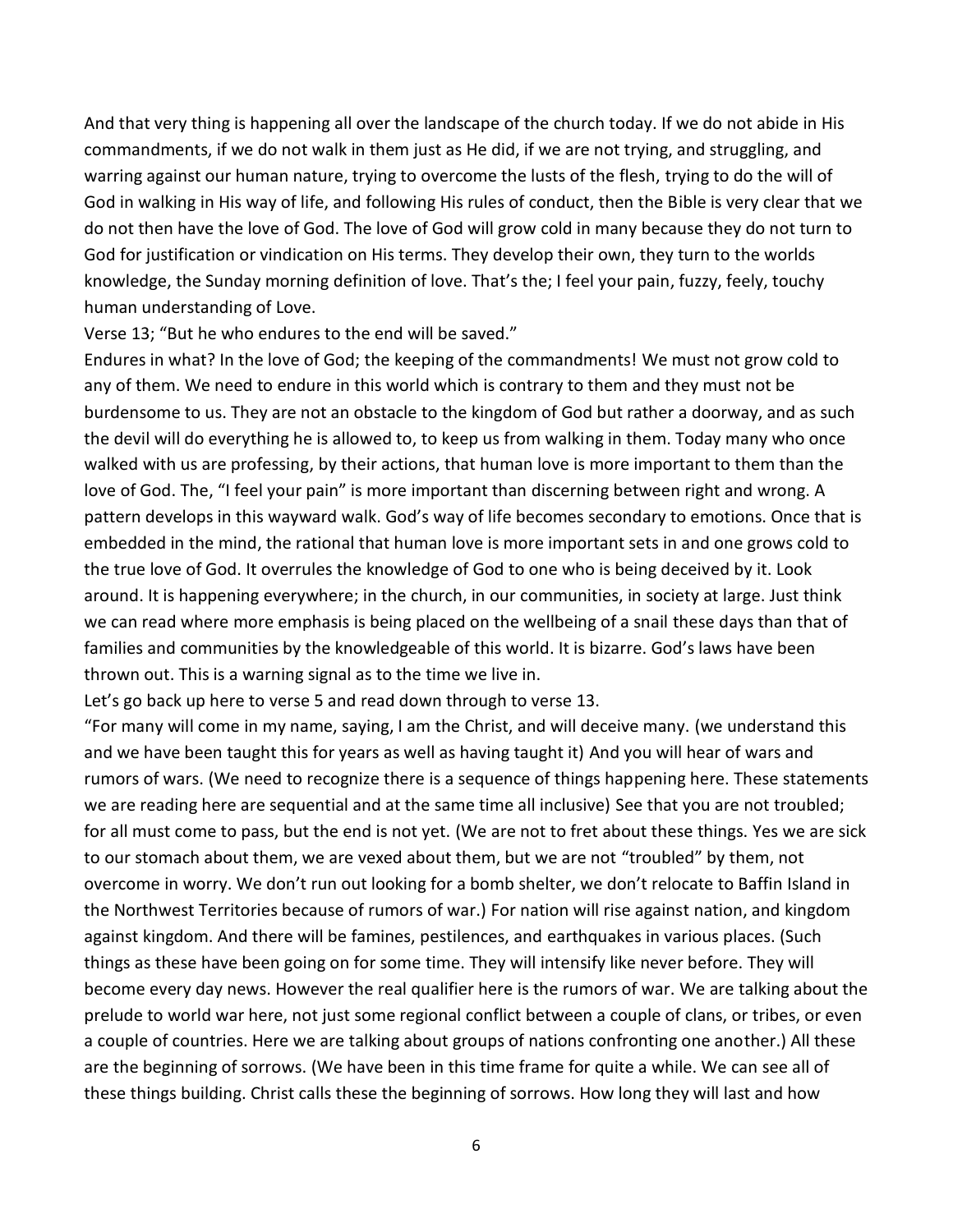intense they will get before they are termed tribulation is left up to God to decide. We have been given them as signposts as to where we are in the history of things prior to Christ's return and so that we will not be soon shaken when we witness them. I hear people saying we have not entered that period being described here. Dear brethren, we all have choices to make of which one is not sticking our heads in the sand.) Then they will deliver you up to tribulation and kill you, and you will be hated by all nations for My names sake. And then many will be offended, will betray one another, and will hate one another. (Brethren we are seeing a rudimentary application of this in the churches here in the 90's. Hatred is abounding between some groups who once walked together. Families have been broken up and divided because of differences in doctrines by their rulers in the organizations which call themselves "The Church." In some groups they are forbidden from having any contact with another in some other group. They are at war with each other as to doctrine in many cases, just smashing each other in their zeal to appear more righteous or spiritually mature. It is absolutely sick to see such things.) Then many false prophets will rise up and deceive many. (That is rampant right now. They are rising up out of this muddle. Beware brethren, beware of me! Don't just sit and listen, prove all things. Forget the package wrapping, and investigate the contents of what is being said against the word of God. Be like the Bereans. Listen to what is said, that's the right nature, and then chew it around like a clean animal does with its food. You prove it not someone else. You use the understanding and spirit which God has given you. We can't depend on someone to do it for us. Do not take their word for it. You can trust them in the fact you have listened to them but then you prove it.) And because lawlessness will abound, the love of many will grow cold. But he who endures to the end shall be saved."

## Love endures all things (1 Corinthians 13:7)

Luke 11:42; "But woe to you Pharisees! For you tithe mint and rue and all manner of herbs, and pass by justice and the love of God. These you ought to have done, without leaving the others undone." Now a slight digression here brethren. I have heard a lot of brethren stating they no longer have to tithe. They say they can't find anywhere in the Bible were Christ says you have to tithe. They state it is an Old Testament thing. I personally feel bad for people who think that way. The reason being is that they will deny themselves the blessings which go along with such activities as tithing. By tithing we are not speaking about sending ten percent of our incomes out to someone else, some muckity-muck. That's not tithing! Tithing is keeping the ten percent and then being a wise steward of it, making sure it is used for the purposes God intended for it. We are not to just turn it over to someone who in most cases is out there preaching error, as we have come to know it for we have grown in the grace and knowledge of our Lord Jesus Christ. It has become evident to us that there are many out there who are pounding on the brethren, feeding on the sheep instead of feeding them. We all need to come to grips with what true tithing is under the Second Covenant scriptures. But that is another subject. Christ here tells the Pharisees yes you should have been doing so, but should not have neglected the other things either. There are other scriptures in the Second Covenant which support tithing but not the method of distribution which many of us practiced in the past in an organization of men. My family and I keep two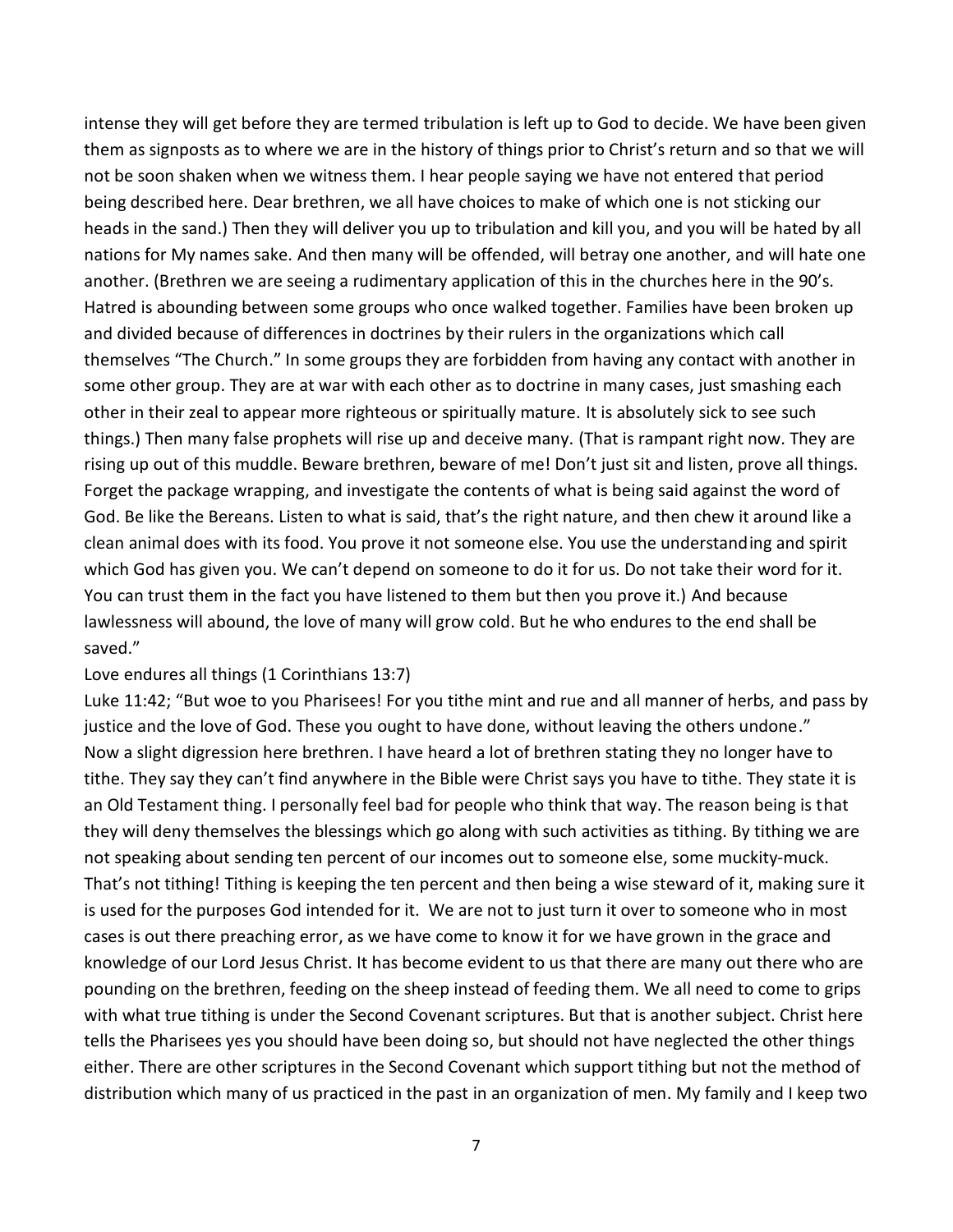tithes. We use what is called the first for the work we do in the gospel. We use the second for keeping the feasts of the Lord. That is all our needs for the feast days as delineated in Lev 23. That also includes special things to help make the weekly Sabbath a delight, something special in a physical sense. Many of you who are listening to this message have done the very same thing. Yes we can accumulate a lot of tithes at times but there will be very important uses for it coming up on our walk to salvation and the kingdom of God. There are times that I have personally sent out tithes to assist in another's efforts when we see and acknowledge them to be of God. With saying that I am in no way suggesting anyone listening to this send anything to us. Linda and I have been blessed in a manner in which we do not need someone's tithes to do what we do for the body. As the body of Christ we are to be gleaning from all four corners of His field. We are all the sojourners of today and we must learn the lessons of such. The book of Ruth has so much knowledge in it about that very function. There are some men in and out of some of the groups who are giving some sound sermons or instructions from the word of God. It may fall a little shy of what you understand through your personal studies but all the same it can be good nourishing food. Remember we all started on the milk of the word before we started chewing on solid food. So never look down your nose on good milk. Remember it is a big field and we are left with the gleanings and the standing corners. Don't forget the body will be gathered from the four corners of the earth. This is all relevant to what we are doing at this time. The middle of the field is now barren except for gleanings. Only the sides and corners have standing grain. This is a lesson we are learning at this time which will hold great significance and promise in the future. Gleaning in the middle of the harvested field by a sojourner is incredibly hard work for just a little sustenance. Please let us all come to grips with that. That is a major lesson we as sojourners are to learn! The field is virtually empty except for the corners. The middle of the field is striped clean! Hopefully someone will put together a study on that subject. I love sitting and listening to someone put together the scriptures in an edifying way; line upon line, precept upon precept, here a little, there a little. That is what helps us to grow in grace and knowledge for we inculcate that into our thinking, into our way of doing things, and in fact into our very being. When it is out of the Bible and not opinion, we recognize it for what it truly is. We do follow the principle of not muzzling the ox when it is treading out the grain but that is getting more difficult to apply as each year goes by. What is so humbling is to recognize that we are sheep brethren, with one Shepherd. So many have the mindset that they want to be a shepherd. I don't want to be a shepherd, I have a Shepherd, that role in the body is filled. We are living in the times of Ezekiel 34. It is He who feeds us and we should be helping one another to feed through Him, to grow in grace and knowledge. Our part is not a high and mighty thing is it? Just think I am sitting here at the living room table giving this study. That is what we do. We are not the high and the mighty. We are the poor of the flock. We have studied that in the past, and we are holding fast to what we have. We have hope, we have faith, and we have the love of God. We are truly the poor of the flock. When we have found ourselves as such, do we lament and want to return to where we came from? Do we enter into a case of the woe is me? Unfortunately some do and have. I hope most of us don't and come to the realization of the treasures we have been given. We need to resist any negativity as to our current

8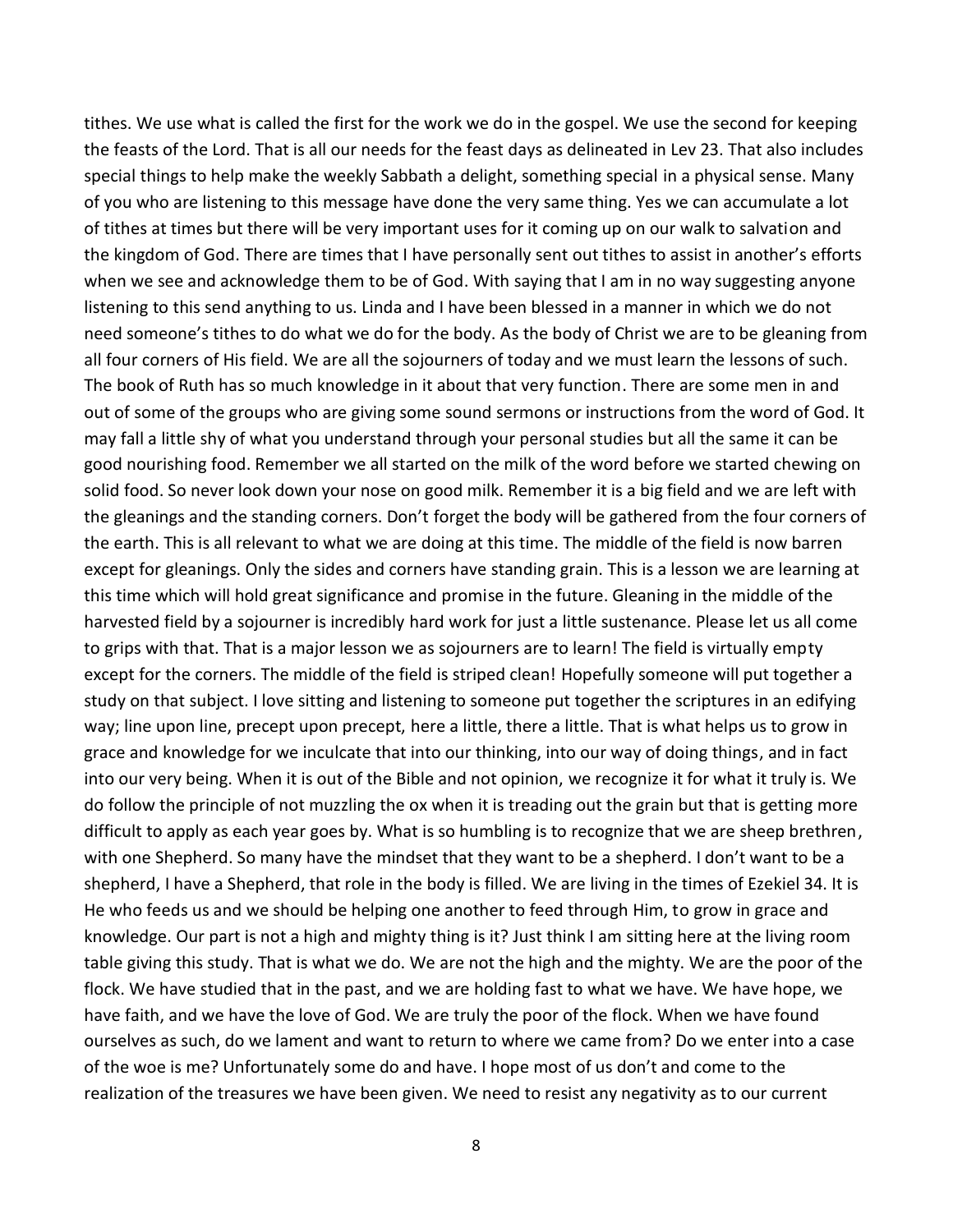state of affairs in regard to what we see in the organizations of men. Draw to memory Daniel 12:7 in that the "power" of the holy people or yad; the open hand instead of the closed, will be shattered. I happen to believe that. I see that happening around me, and in fact it is getting worse. This shattering will continue until we understand we can't seek or obtain God through an organization. We are called into a very personal, one on one relationship. But enough of this digression and back to Luke 11:42. "But woe to you Pharisees! For you tithe mint and rue and all manner of herbs but pass by justice and the love of God…"

Here we see justice being linked with the love of God. What is justice? It's of God. If you are deemed a just man what is that designation predicated on? It certainly must be a deep and abiding understanding of the commandments of God and then following them in your daily walk. That is why justice and love are linked together. They are inseparable as defined by God. Please remember that justice is not fairness. God is not fair. Please repeat that, God is not fair! Fairness is a doctrine of men, it is a human concept if not one devised by Satan to deceive and lead us from the justice and love of God. Fairness is taking from one who has worked for something and giving it to someone who has not. An effort to somehow equalize the playing field. Justice is not that way. Justice is right, separated from wrong. Justice is how God perceives something. Let's see this all in action and clearly see God in not "fair. Let's turn to Matthew 25. Sorry, here comes another digression but a very important one to the times and to the subject at hand. Here we will see that the; "I feel your pain scam" and the "fuzzy feely touchy scam" are teachings which are not part of the love of God.

There is so much wisdom and understanding given to us in Matthew 25 it is hard to comprehend it all in one sitting. So much pure instruction for us today is contained in these verses. It begins with talking about foolish virgins, with the door being shut on 5 of them. Oh no! What happened to the; I feel your pain scam? Let's start in verse 14 here.

Matthew 25:14; "For like a man travelling to a far country, he called his own servants and delivered his goods to them. And to one he gave five talents, to another two, and to another one, TO EACH ACCORDING TO HIS OWN ABILITY; and immediately he went on a journey. (He made it clear here that he recognizes they had different levels of ability and gave to each according to it. No unreasonable expectations on his part.) Then he who had received the five talents went and traded with them, and made another five talents. (He grew in grace and knowledge and he increased in what he had been given initially) And likewise he who had received two gained two more also. (Once again this servant did exactly what the other had done even though they had different levels. The point here is they doubled in what they had been given.) But he who had received one went and dug in the ground, and hid his lord's money. After a long time the lord of the servants came and settled accounts with them. (Please keep in mind the context here. In the preceding verses of Matt 24 and 25 we see the focus on a faithful and a wicked servant, and five foolish and five wise virgins. There is no chapter break in what Christ was delivering to the disciples. Focus for a second on the virgins. They had all been given oil. Some let it run out. That is the equivalent here of burying the talent in the ground. Not attending to it, not increasing it, not keeping the lamp full, not growing in grace and knowledge.) So he who had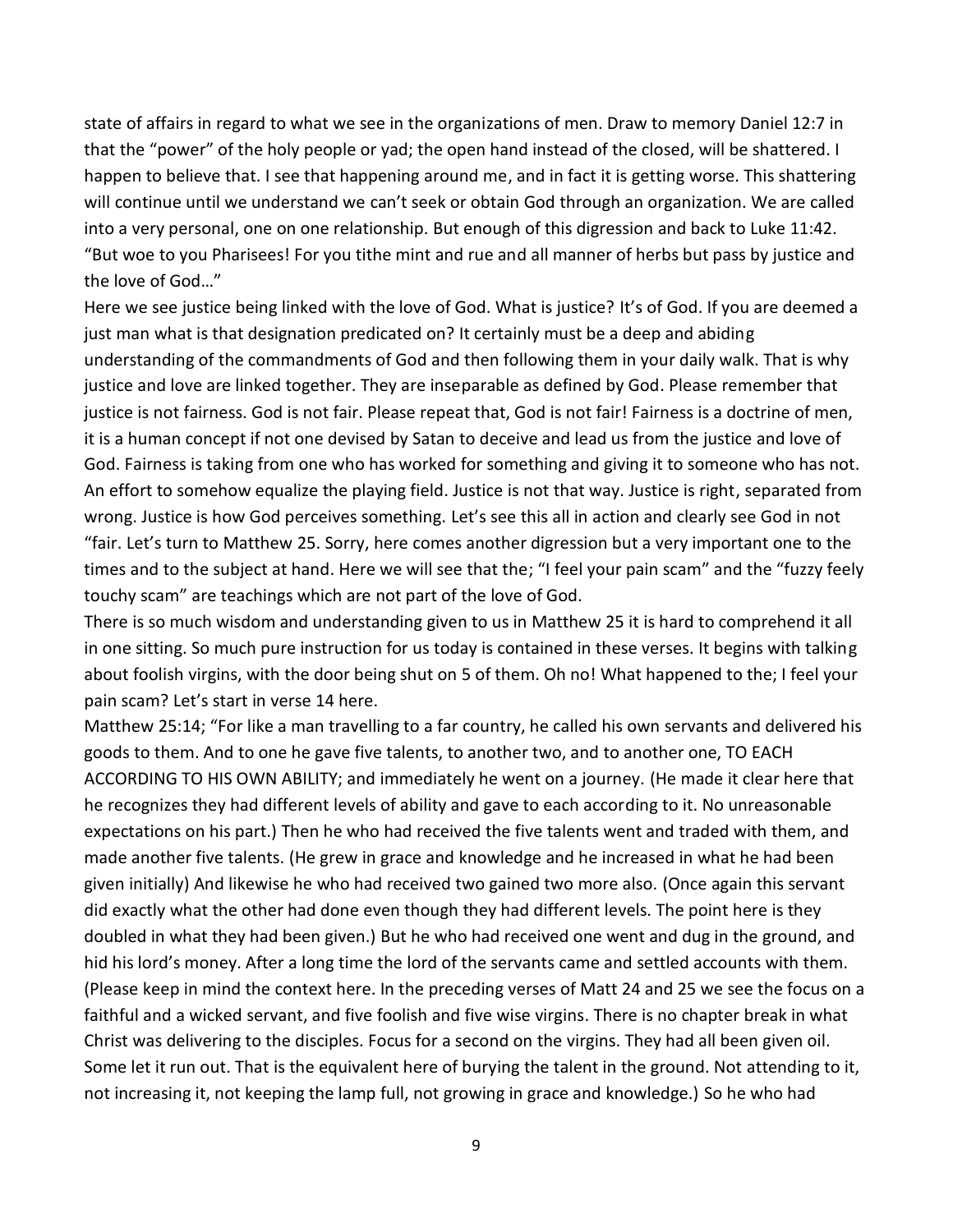received five talents came and brought five other talents, saying, Lord you delivered to me five talents; look, I have gained five more talents besides them. His lord said to him, well, good and faithful servant; you were faithful over a few things; I will set you over many things. Enter into the joy of your lord. He also who had received two talents came and said, Lord, you delivered to me two talents; I have gained two more talents besides them. (These two servants were excited for they knew they had grown in what their master had given them. Others could obviously see these things as well.) His lord said to him, well, good and faithful servant; you have been faithful over a few things, I will set you over many things. Enter into the joy of your lord. Then he who had received the one talent came and said, **Lord I knew you to be a hard man,** (We didn't hear such rubbish from the other two did we. Here we have a servant sitting back and thinking how he could weasel out of his responsibilities of putting forth an effort as to his responsibilities), reaping where you have not sown, and gathering where you have not scattered seed. (Now this is important. Did he place the emphasis on the instructions he had been given? No he did not for he interpreted them, he filtered them through his way of doing things rather than doing what he was clearly instructed to do.) And I was afraid and went and hid your talent in the ground. Look, you have yours. (He didn't even want to acknowledge what he had been given. For all general purposes he abused it by hiding it. Can we quench the spirit brethren? You bet we can.) But his lord answered and said to him, you wicked and lazy servant, you knew that I reap where I have not sown, and gathered where I have not gathered seed. Therefore you ought to have deposited my money with the bankers, and at my coming I would have received back my own with interest. Therefore take the talent from him, and give to him who has ten talents. (Now wait a minute! That isn't, I feel your pain! You're not supposed to take from the guy who has almost nothing and give it to the guy who has everything. Isn't that backwards? Are you not to take it from the guy who works hard to get what he has and give it to the guy who is lazy and not willing to work. This is exactly opposite of the world's way of fairness. God is not fair! God is just!) For to everyone who has, more will be given, and he will have abundance; but from him who does not have, even what he has will be taken away. (Let the screaming and hollering start. That's all wrong, you are supposed to take it from the hard worker and give it to the lazy ones who complain they never had the opportunity to have what the hard worker has. He can't be allowed to have all that abundance, it needs to be taken from him and distributed to us. This is a profound lesson to us as to the instructions of the love of God brethren.) And cast the unprofitable servant into the outer darkness. There will be weeping and gnashing of teeth." This is all pretty clear here when we have the spirit of God to guide us in it. Then chapter 25 continues here into what many of the responsibilities of the bride are to be, the outward recognizable ones, which are to be a way of life to us. Compile these here with those in proverbs 31:10-31. We have studied all of that in depth in the past. My point of turning here earlier was to demonstrate that God is not fair but just, as such He is full of justice and justice is inseparable from the love of God because He has told us repeatedly that love is the keeping of His law, His commandments, His family household rules of conduct. Let's turn to John 5. Many refer to John as the apostle of love. So I ask again does that mean the others were not? If we were to look at John 21, which we have done in depth in the past,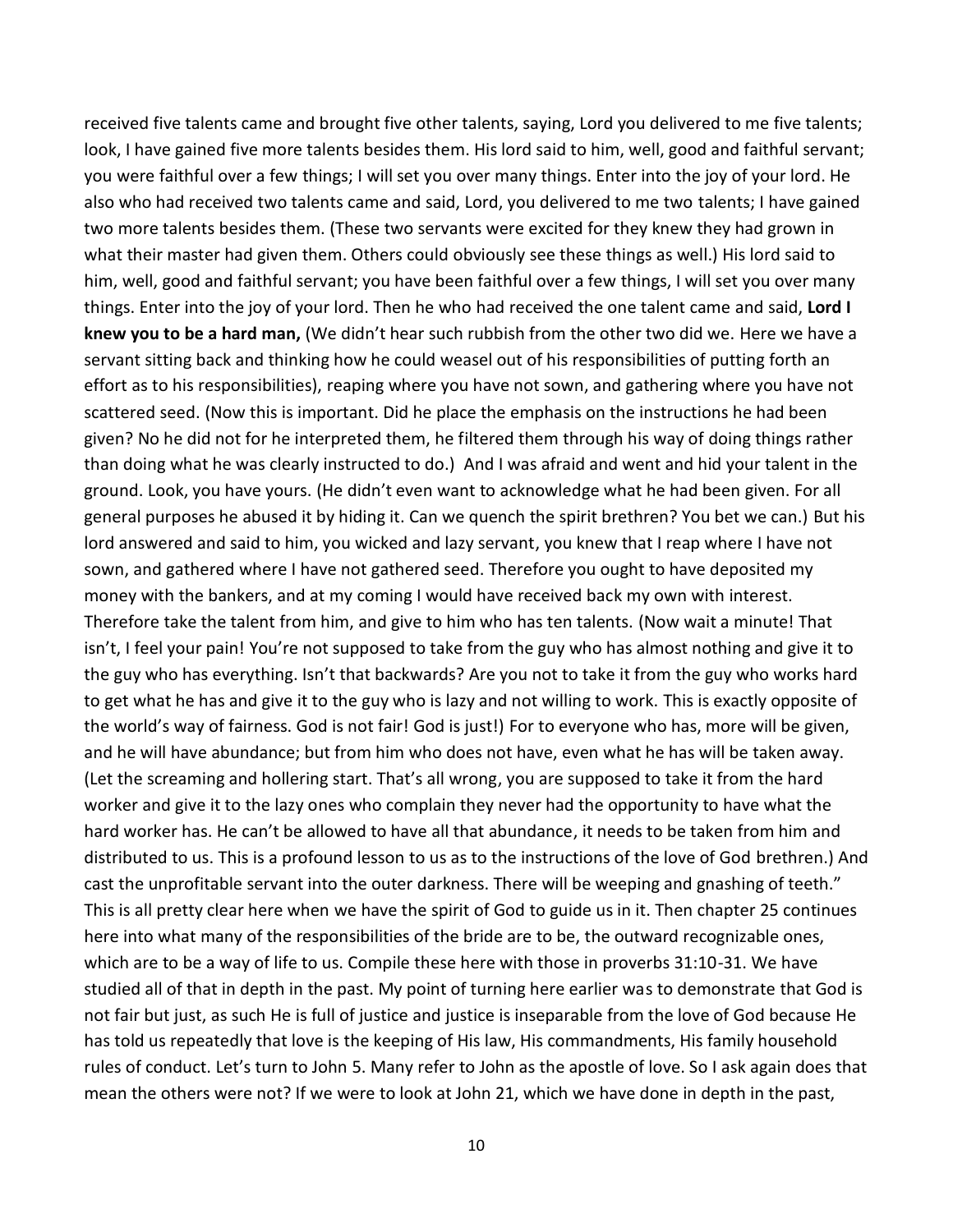with a focus on the different types of love which Peter struggled to get, we would see a lesson that all who are called of the Father will need to learn. Peter did eventually come to a full understanding of it as we are doing and have done. These deep things of God take time. Does an infant know and understand love? No it does not. It is the recipient of a mothers love, but its focus is completely on self, on eating and sleeping. That is the pattern set up in a human's early existence. Learning about true love takes effort, trials, and maturity and as we grow in grace and knowledge we begin to understand what the love of God is and how we are to function in it. It is the keeping of His commandments, abiding in them. That is what He tells us so it does not matter what anybody else says. John 5:37-43; "And the Father Himself who sent Me, has testified of Me. You have neither heard His voice at any time, nor seen His form. But you do not have His word abiding in you, because whom He sent, Him you do not believe. (Remember what we read in 1 John 4, that to love, was to know and believe. Knowing and believing! Here we see that they don't have the word abiding in them for they are not believing Him who He sent.) You search the scriptures; for in them you think you have eternal life; and these are they which testify of Me. (They rejected Christ even though all the scriptures pointed to Him. Eternal life is not in the scriptures but through Christ, and in Christ. The scriptures teach us about God and Their plan.) But you are not willing to come to Me that you may have life. I do not receive honor from men. But I know you, that you do not have the love of God in you." Why? Because they were not abiding in the commandments. They had set them aside for their own traditions and rules of conduct. That is talking about all the commandments. We had better not think the Sabbath is a burden. We are to observe it and keep it holy. If we are not keeping it holy we had better soon change our ways. Continuing in verse 43; "I have come in My Father's name, and you do not receive Me; if another comes in his own name, him you will receive." These folks were complete respecters of persons. They look first to the person. How often did we hear, "Don't believe me, believe your Bible." How childish does that sound to the intellectuals, the long nosers? Is love active and outgoing? Yes it is. We were instructed in scripture to "walk" in it. 2 Corinthians 2:4-8; "For out of much affliction and anguish of heart I wrote to you, with many tears, not that you should be grieved, but that you should know the love which I have so abundantly for you. (The outgoing concern. The "you" here is a congregation, the brethren. He had instructed them to do something in his first letter to them, about putting a man out because of his vile activities, his lewd conduct that he was participating in openly. This individual may have been deluded enough to have not known the severity of his actions. I do believe that is giving him more benefit than he deserved, but all the same something had to be done. And they did it, but now Paul was asking them to do something else in regard to this individual.) But if anyone has caused grief, he has not grieved me, but all of you to some extent-not to be too severe. This punishment which was inflicted by the majority is sufficient for such a man, so that, on the contrary, you ought rather to forgive and comfort him, lest perhaps such a one be swallowed up with too much sorrow. (It certainly sounds like this man was repenting) Therefore I urge that you reaffirm (or confirm) your love for him."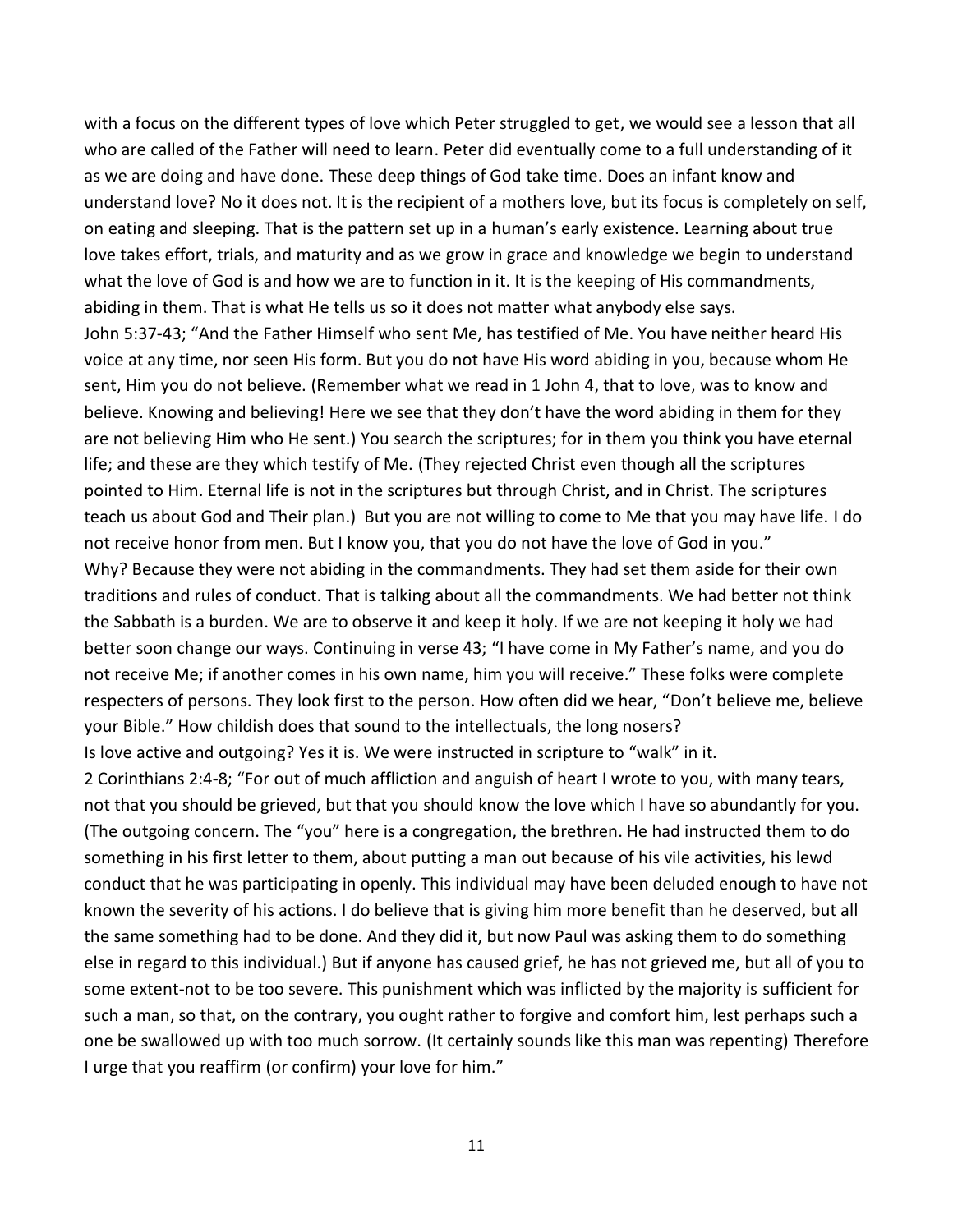Confirm here is Kurio, referring to something authoritative, as in ratifying. They were to ratify their love to him, to make valid. It is also tied to the word kurios which means might. So you are doing this in a strong way, an authoritative way. It is used here with enacting spiritual love in 2 Corinthians 2:8. Does God reaffirm His love to us? Sure He does. Most of us can recognize this daily in our lives. We too ratify or confirm or reaffirm our covenant with Christ every Passover. We are saying thank you, and we love you, because you loved us so much You laid down your life for us. He did this before He even knew us. We were not around then were we? Love is not an inactive thing. It does not just rest in our hearts. The Corinthians forgave a sinner, and so did Christ and so did our Father. Forgiveness is all part of love but it is not card blanche, it has conditions. Look what Paul is doing in 2 Corinthians 8:8-9; "I speak not by commandment, but I am testing the sincerity of your love by the diligence of others. (Something to think about) For you know the grace of our Lord Jesus Christ, that though He was rich, yet for our sakes He became poor, that you through His poverty might become rich (Philippians 2:5-12)."

Let's examine what is being said here by Paul. "I speak not by commandment but I am testing the sincerity of your love." So you can test love! Many will gasp at that thought. Oh yes brethren we are to put love to the test. Imagine that. How can you question my love many would sob? How does Paul say he is doing it? "By the diligence of others." If someone is not as diligent as you think they should be what is your response. Has it been; tough, they made their own bed let them lay in it. Is that how we look upon things? Is that outgoing concern for another? No it isn't. So by the diligence or lack of it of others, our love is tested. Do we look down our nose at people? There are some lessons taught in scripture which some people do not want to incorporate into their own lives when dealing with others. I know for a fact that I have looked down my nose at others, so I know you too have done the same in the past, for the more you know about yourself the more you know about others. That is a lesson from the scriptures throughout the Bible. However as we grow in grace and knowledge such things should occur less and less in our lives. This is abiding in Christ's love, in the understanding of it, in keeping His commandments, His words not mine. Love is not inactive, it is at work constantly. It is not a respecter of persons or as we have seen, actions. Look at verse 24.

"Therefore show to them and before the churches, the proof of your love and of our boasting on your behalf."

What is the love he was talking about? Their outgoing concern for others regardless of the situation that the others were in. Whether it was caused by a lack of diligence on their part or not. The point was, they were all brethren and they were to be all striving to do what was commanded and expected of them. Remember what Christ said; "Inasmuch as you have done to one of the least of My brethren you have done to Me." (Matt 25:40) This is very, very important in tying this understanding of love all together. Actually let's turn to Matt 25 and start in verse 33.

Matt 25:33-43 "And He will set the sheep on His right hand and the goats on His left. Then the king will say to those on His right hand, Come you blessed of My Father, inherit the kingdom prepared for you from the foundation of the world: for I was hungry and you gave Me food; I was thirsty and you gave Me drink; I was a stranger and you took Me in; I was naked and you clothed Me; I was sick and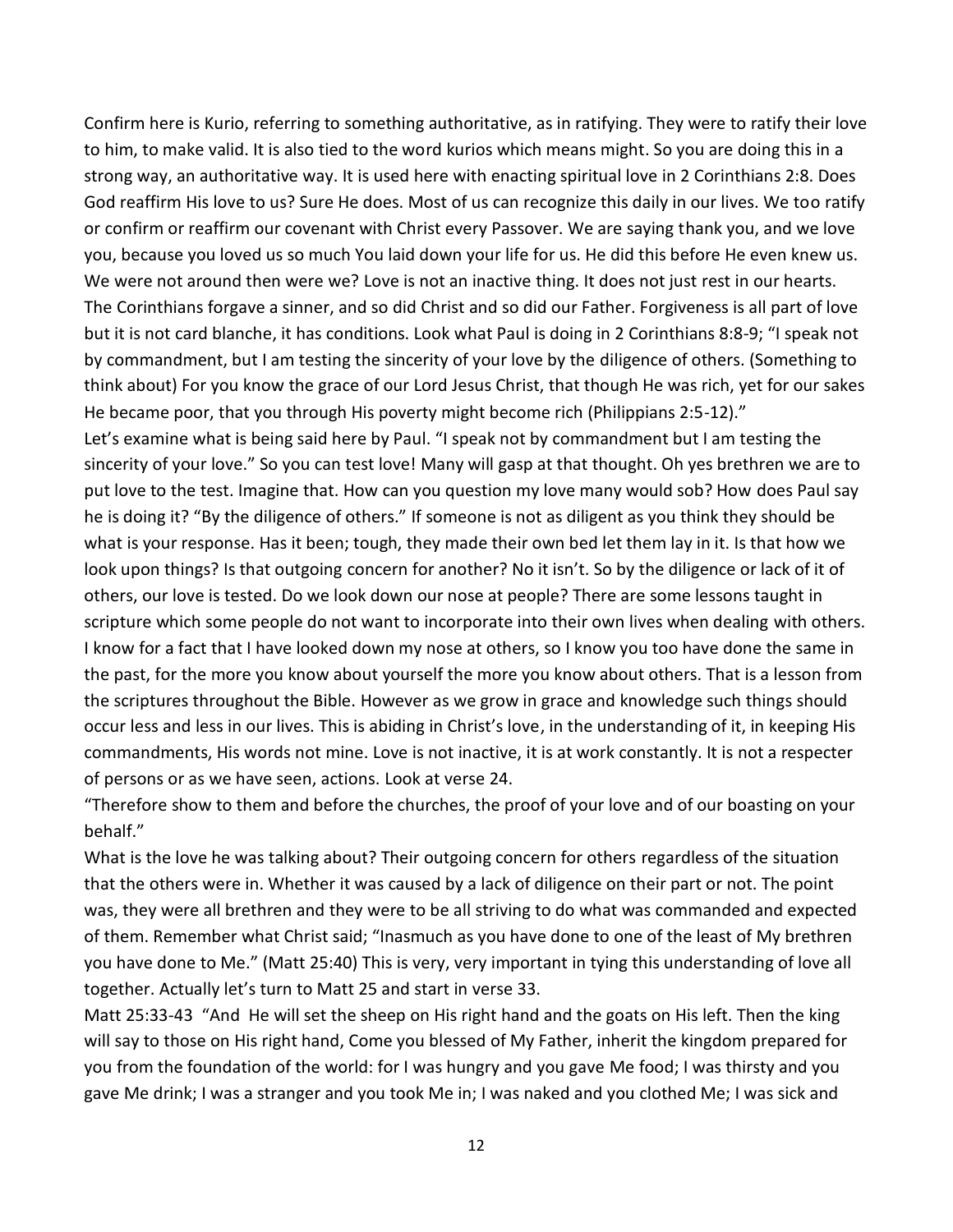you visited Me; I was in prison and you came to Me. Then the righteous will answer Him saying, Lord when did we see you hungry and feed, or thirsty and give drink? When did we see You a stranger and take in, or naked and clothe? Or when did we see You sick or in prison, and come to You?" (These are spiritual conditions here brethren. These are done towards the least. These are the ones whom people look down their nose at, don't want anything to do with, these are those of us who are scattered to the four corners of the field, the outcasts.) And the King will answer and say to them, Assuredly I say to you, inasmuch as you have done to one of the least of these My brethren, have done to Me. (It is to be a way of life for us, we don't qualify our love for others based on their diligence, the degree we think they should have attained to. That is not keeping the commandments of God. That would be following the way of the Pharisees, the hypocrites.) Then He will say to those on the left hand, Depart from Me, you cursed, into the everlasting fire prepared for the devil and his messengers. For I was hungry and you gave Me no food; I was thirsty and you gave Me no drink; I was a stranger and you did not take Me in; naked and you did not clothe Me; sick and in prison and you did not visit Me."

Why were they not doing so? They were too busy feeding on them, too busy looking down their nose at what they regarded as the toads of the church, too busy looking up at the beautiful people, the "in" people, the people who are somebody. Do we comprehend what God is saying here? We need to understand these things from a spiritual perspective. This is all tied together with the love of God which is the keeping of His commandments.

Verses 44-45; "Then they also will answer Him, saying, Lord when did we see You hungry or thirsty or a stranger or naked or sick or in prison, and did not minister to You? (Here in their arrogance on display, they are questioning His declaration to them. They are saying they always did so. Their self-delusion runs very deep for they have functioned as messengers of Satan and followed his pattern of having dominion over others. They set their own rules of conduct towards others and not those contained in the commandments and love of God.) Then He will answer them, saying, Assuredly, I say to you, inasmuch as you did not do to one of the least of these, you did not do to Me."

2 Corinthians 8:24 again. "Therefore show to them, and before the churches, the proof of your love and of our boasting on your behalf."

That is exactly what Christ is going to do at His coming for those who diligently have the love of God towards all the brethren, not towards a specific group, but to all the brethren regardless of the state they are found in. Towards the body of Christ which encompasses those parts which are unseemly. John 13:34-35; "A new commandment I give to you, that you love one another; as I have loved you, that you also love one another. By this all will know you are My disciples, if you have love for one another."

2 Corinthians 13:11, "Finally, brethren, farewell. Become complete. (That is a lesson to those who are ministering to one another. We are to help each other, the sheep, to become complete.) Be of good comfort, be of one mind, live in peace; and the God of love and peace will be with you."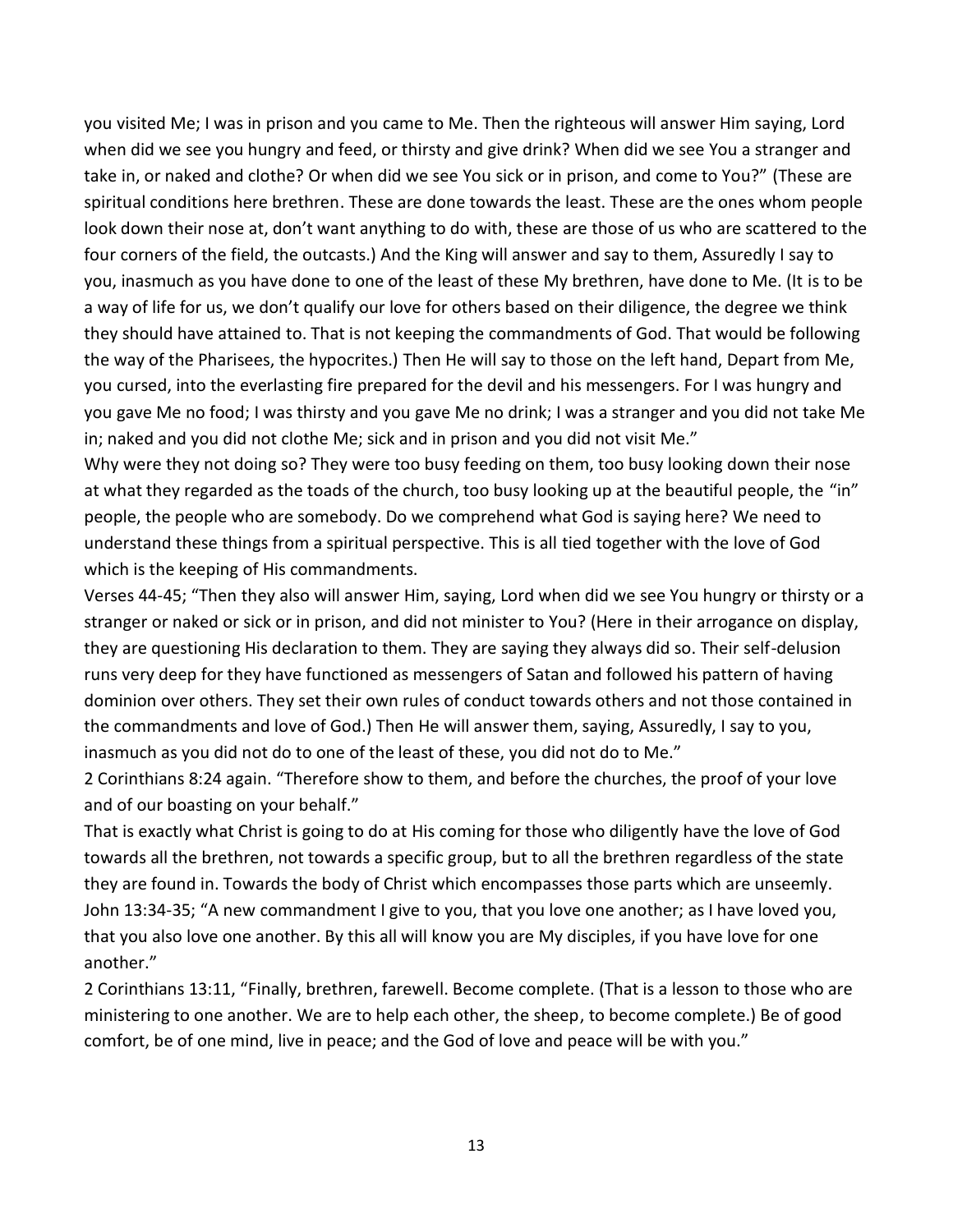Peace here is now tied together with love as being an attribute of God. It is something that comes from God. Is there peace when you come together? Or are there contentions, rivalries, dissentions, or heresies? If there are they had better end quickly. We will discuss how to do that later.

Let's look at Galatians 5:6; "For in Christ Jesus neither circumcision nor uncircumcision avails anything, but faith working through love."

Verses 13-15; "For you, brethren, have been called to liberty, only do not use liberty as an opportunity for the flesh, but through love serve one another. For all the law is fulfilled in one word (command), even in this: You shall love your neighbor as yourself. But if you bite and devour one another, beware lest you be consumed by one another."

We see a lot of that taking place in the church today and it will continue to intensify. That is all the backbiting, backstabbing, contemptuous behavior towards one another. It is absolutely disgusting. I am not talking about differences in doctrine but in politicking. That is what led Satan to be able to turn some of the angels to his way of thinking and thus then doing things he wanted done. Once a person enters that realm of a mindset it is very difficult to break out of it, for the flesh loves dominion over another. All the biting and devouring going on is undoubtedly disgusting to our Father and Brother. I know brethren, whether they be called ministers or lay members alike, when you do not function like they do, if you don't do what they say or what they interpret is to be done, you are a peace of raw meat to them, even though most all of their perspective is completely unbiblical. We become tainted in their eyes as something to be discarded. They then think their high ground allows for them to abuse us.

Ephesians 3:17; "that Christ may dwell in your hearts, through faith; that you, being rooted and grounded in love, may be able to comprehend with all the saints what is the width and length and depth and height; to know the love of Christ which passes (on) knowledge; that you may be filled with all the fullness of God."

There is a lot in this statement brethren. Passes here is huperballo in the Greek. It means to throw beyond the usual mark, to surpass, exceeding, excel, throw over or beyond the usual. Now read that again with this in mind. "To know the love of Christ which passes or which goes beyond the usual knowledge that you may be filled with all the fullness of God." That is what it is saying, that is what its meaning is when using a full translation. So here we see love and knowledge linked together as well as faith. Here it is all likened to being rooted, and grounded in love. It takes effort, it takes work. It isn't a fuzzy feeling is it!

Ephesians 4:2; "with all lowliness and gentleness (meekness), with longsuffering, bearing with one another in love, endeavoring to keep the unity of the spirit in the bond of peace. (We can't separate them) One body and one spirit, just as you were called in one hope of your calling; one Lord, one faith, one baptism, one God and Father of all, who is above all, and through all, and in you (us) all." So we are to be bearing with one another in love. This is work! Everything being said here is hard work. It doesn't just happen. It takes diligence on our behalf to do our part in accomplishing the end goal. Let's review this in action as we have so often in the past. Love is not effortless. To those who consider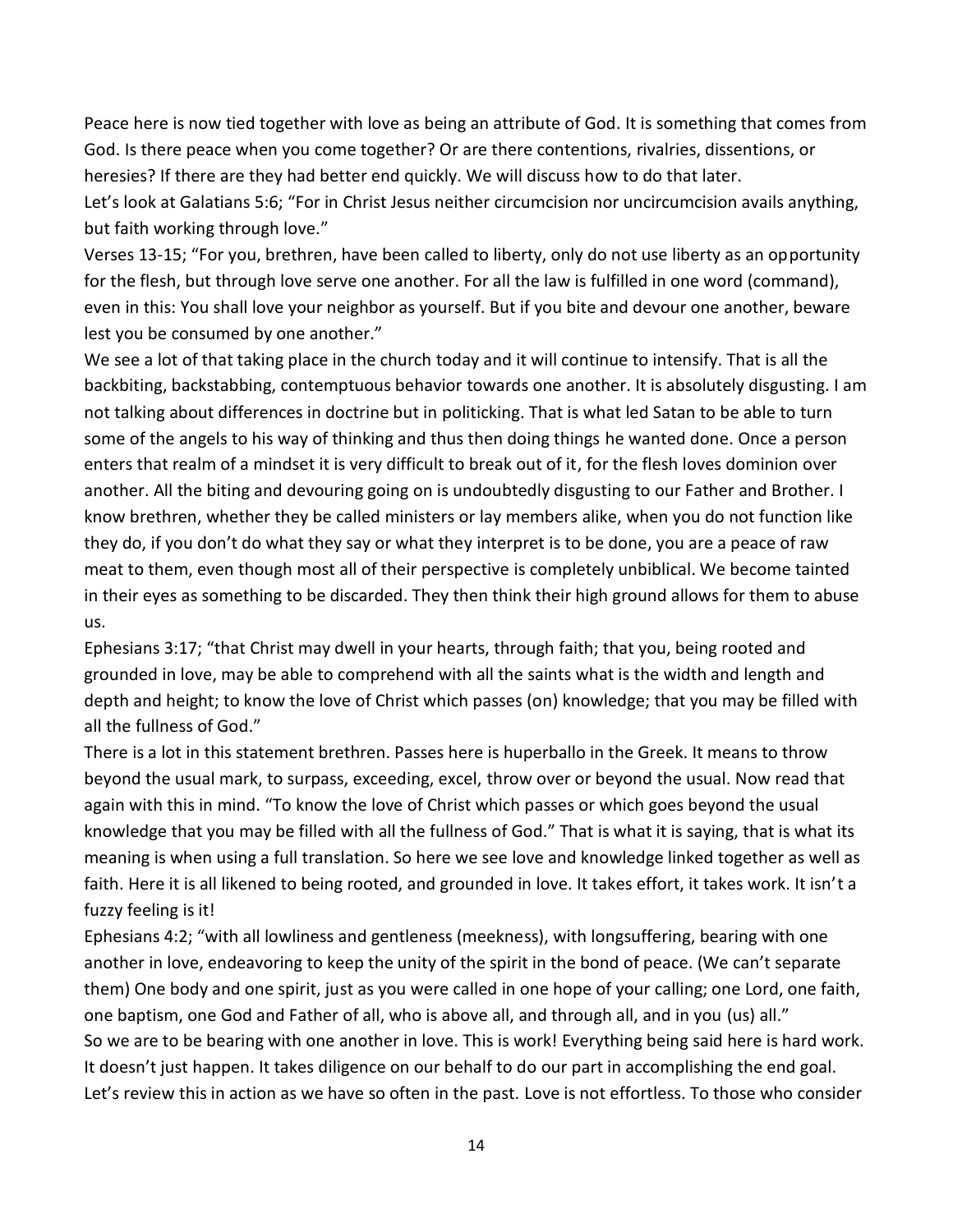themselves shepherds or such things, whatever you want to call yourselves here is what you have to be doing.

Verses 11-16; "And He Himself gave some to be apostles, some prophets, some evangelists, and some pastors and teachers, (for what?) for the equipping of the saints for the work of ministry, (not the ministry, but for the work of service, attendance. That is the meaning of this Greek word throughout the second covenant scriptures) for the edifying of the body of Christ, (We are not to dumb brethren down, we are to build them up, edify them, we help them to grow in grace and knowledge, so that they grow to a point where they too can do the same to others in the body. That sends shudders down the backs of the muckity mucks, the hirelings. That puts goose bumps on the wolf's back for they are all used to speaking with guile when dealing with the body. They have a hierarchy and thus a need to dumb down to keep them on top. They are the benefactors of the dumb sheep. We little feudal serfs are supposed to cower down and reply yes my lord, or yes my enlightened one. That unfortunately is much of what the church has come to. And that is why it is being shattered and broken into pieces, for it disgusts our Father and Brother. It makes Them sick. Remember what Christ says to the Laodiceans; I am about to spit you out or as the Greek can be translated puke you out, vomit you out. That is very sobering.), till we all come to the unity of the faith and the knowledge of the Son of God, to a perfect man, to the measure of the stature of the fullness of Christ; (Yes that is our destination brethren, every single one of us, and that can't happen if someone is standing between you and Christ preventing it from happening. The church has adopted a system of governance that is so carnal, so Babylonian oriented in its structure that it keeps us from getting to God.), that we should no longer be children, tossed to and fro and carried about by every wind of doctrine, by the trickery of men, in the cunning craftiness by which they lie in wait to deceive, (these guys in their hierarchies are so deluded they have no understanding of what true authority in the church is. It has nothing to do with the ruler ship and dominion, which are the governing principals of Satan. We have covered that in great detail in the past.) but, speaking the truth in love, (if we do not know God, the truth is not in us as we read earlier from scripture) may grow up in all things into Him who is the head; Christ, (that sure is not effortless is it? That is not painless is it? That's a lot of work, this growing in grace and knowledge. That is what is fundamental to the love of God, outgoing concern for another. It is a gift from God.) from whom the whole body, joined and knit together by what every joint supplies, according to the effective working, by which every part does its share, causes growth of the body for the edifying of itself in love." Ephesians 5:2; "And walk in love. As Christ also has loved us and given Himself for us, an offering and a sacrifice to God, for a sweet smelling aroma."

Once again effort for we are to walk in love. It certainly isn't painless is it, for He tells us He became a burnt offering. All burnt offerings are killed after it had hands laid on it. Of course that is another subject which needs to be elaborated on to the body. I have been working on that one personally for some time and have clearly come to the conclusion that I had never realized the depth of its use and meaning to God. Sooner or later we will get to that one. There are 5 major categories of laying on of hands throughout the first and second covenants which are all linked together. It is a fascinating study.

15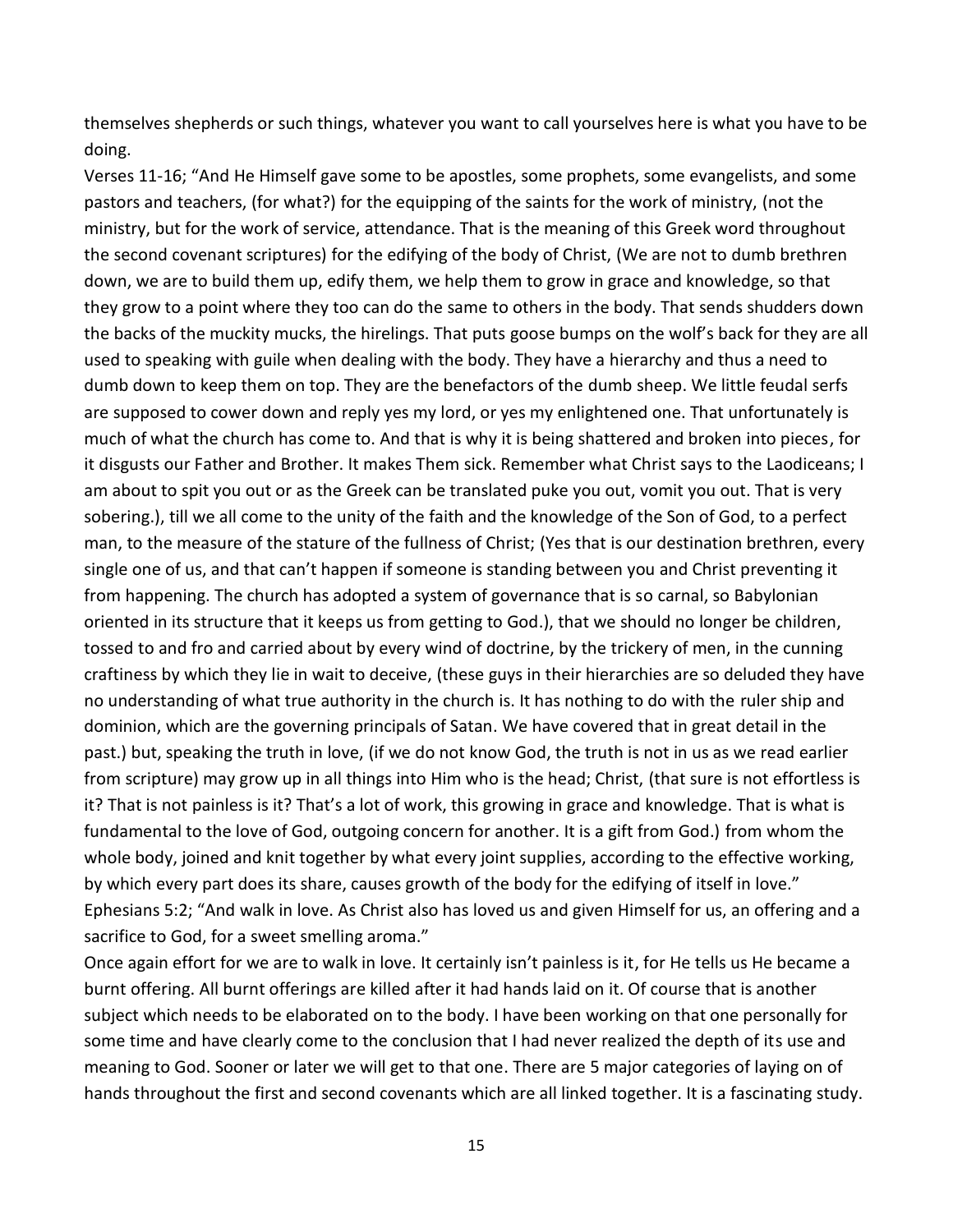Ephesians 6:23; "Peace to the brethren, and love with faith, from God the Father and the Lord Jesus Christ. (Peace and faith once again linked together with love, "love with faith.") Grace be with all those who love our Lord Jesus Christ in sincerity. Amen."

We are told here it is from God the Father and Jesus Christ. Let's look at Philippians 1:9; "And this I pray that your love may abound still more and more (in what?) in knowledge and all discernment." Once again love is absolutely linked with knowledge and discernment. We can't get away from that. It does not matter what anyone else says for it comes directly from the word of God. What is love once again? Keeping the commandments of God. That is the love of God by His definition not some feel good deluded preacher. Our love is to abound more and more in more knowledge and discernment. This word here translated abound is perisseu and it means; to super abound, in quantity or quality, be in excess, to be abundantly furnished, to abound in a thing. It is used transitively in the sense to make to abound. That is very active; it is something putting forth effort. We are to be building upon it, is what it is saying right here. So how do we do that? Through knowledge and discernment. We build on the love of God. That is absolute heresy to some of the preachers of the love doctrine of men. Their teachings have nothing to do with the body of Christ growing in the grace and knowledge of our Lord, other than they are there as an impediment to our growth in Christ. They are clueless as to what Biblical love is. If you tell them that love is the keeping of the commandments, you will get an earful, they know where you are going with it and they don't like it for they don't and won't preach the truth of God on the commandments. It is not the smooth things they dumb the sheep down with, and in fact what most people want to hear. We live in a lazy society and it is getting lazier. Mention work and effort and folks are running for the exits.

Let's look into Colossians 2:2-3; "that their hearts may be encouraged , being knit together in love, and attaining to all riches of the full assurance of understanding, to the knowledge of the mystery (hidden truth) of God, both of the Father and of Christ, (remember without knowing them we can't love. That's what the Bible says) in whom are hidden all the treasures of wisdom and knowledge."

Now back to verse 10 in Philippians 1. "that you may approve the things that are excellent, that you may be sincere and without offense till the day of Christ."

People who have the love of God are not easily offended for they understand they are walking in the way of God, the way He says to do it. They are not doing their own will but yielding to His. They have grown and matured in their knowledge of Him to the point that they realize that it is God who bears the offense if anyone should. They are merely being obedient to His will. So why then should they be offended? To do so as such we would not be displaying the love of God in us, the knowledge, the understanding of His way of life. All we are doing is what He says, it is not originating in our own mind, it is a gift, the love of God. We can't know God without His spirit being in us. That's what the Bible teaches us.

Philippians 2:1-4; "Therefore if there is any consolation (encouragement) in Christ, if any comfort of love, if any fellowship of the spirit, if any affection and mercy, fulfill my joy by being likeminded having the same love (agape), being of one accord, of one mind. Let nothing be done through selfish ambition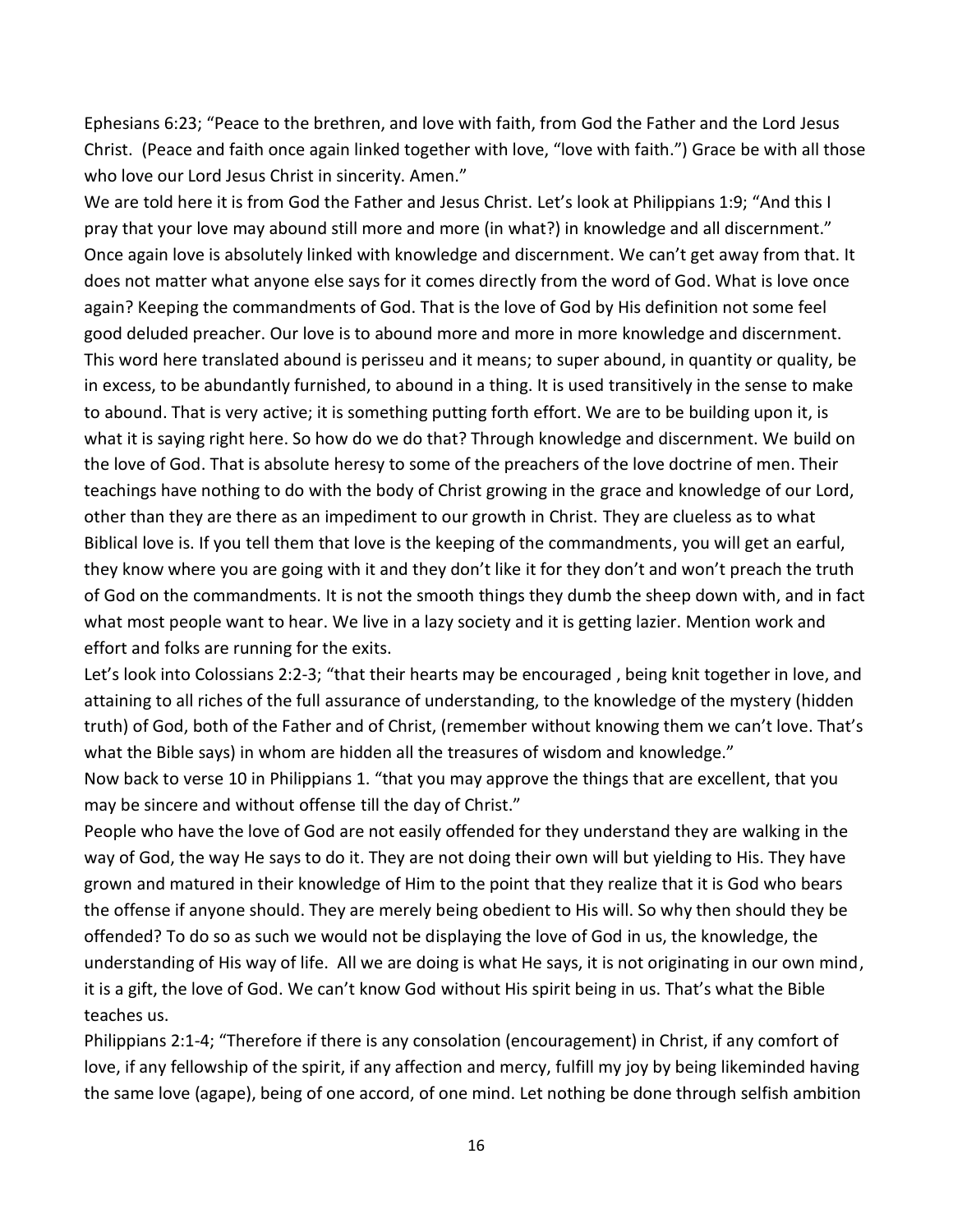or conceit, but in lowliness of mind let each esteem others to be better than himself. (That is an absolute key to true service. It is unknown to the great ones of this world and of the churches who practice false humility. If we think we are better than others and keep in mind I am not talking about better off, but better in righteousness, we will never be able to truly serve them. We understand these things through life itself, let alone through the functions of the spirit and the body of Christ.) Let each of you look out not only for his own interests, but also for the interests of others."

That is how He sums it all up as we have been seeing time and time again in the scriptures. We need to have love for one another, outgoing concern. When you hear someone trashing the thought that love is outgoing concern for others, saying that it is juvenile thinking, which I have recently heard, that such a saying is not even likened to the milk of the word, then it's time to turn the tape off or if in their presence get up and leave, or even escort them out because all you are going to hear is heresy and opinion from that point on because they are not grounded and rooted in that which passes knowledge, which is the love of God, the love of Christ. Of course that is my personal opinion and that opinion is based on experience and a pattern taught throughout the Bible.

The love of God is outgoing concern for another, it is the keeping of Gods commandments, His laws, His rules of conduct, not mans. Love is very active, it is visible outwardly in what we do, it is not some inward fuzzy, feely, warm, emotion or sentimentality. It is not predicated on who is looking or who is nice to us. It is not a respecter of persons; it is the same to all. It is symbolized and characterized by the relationship between our Father and Brother being one, and the active extension of that oneness to us. We too are to display the same thing outwardly as well as inwardly especially to the brethren. That does not mean by someone calling themselves our brother, but by one who displays some of the fruits of the spirit and more particularly one who is walking or attempting to walk in the commandments of God.

Colossians 1:4; "since we heard of your faith in Christ Jesus and of your love for all the saints" That is what outgoing concern is. We don't just isolate a group of the saints, and say I love you. That isn't love. Love is work and that does not mean just those who are near to you physically. Some of us don't see anyone else on the Sabbath yet some do. We are not to be isolationist lovers of brethren. We are to have love for all the saints. Remember Matt 25, as to even the least of these My brethren. Christ determines who His brethren are, not us. We need to understand that He is the shepherd, not some organization of men. We are the weak of the flock. The point being here is that we show love to all of the saints not just some of them. There are a lot of elitists around today. They don't seem to understand that God loved us while we were yet sinners. Do our actions measure up to that? Because someone stumbles do we dump them? No we don't and especially not if they actively repent of what they have done. Oh no, a precondition once again! Can't have that! So here once again we see that faith and love are mentioned in the same context. The scriptures are patterning this because they are building to a truly awesome truth of God. The Bible tells us that faith without works is dead. It also tells us love without works is also dead. It is only dead human love without the works of God. Godly love never fails, it takes a lot of effort on our part to exercise this gift of God. Our flesh (carnal nature) is at

17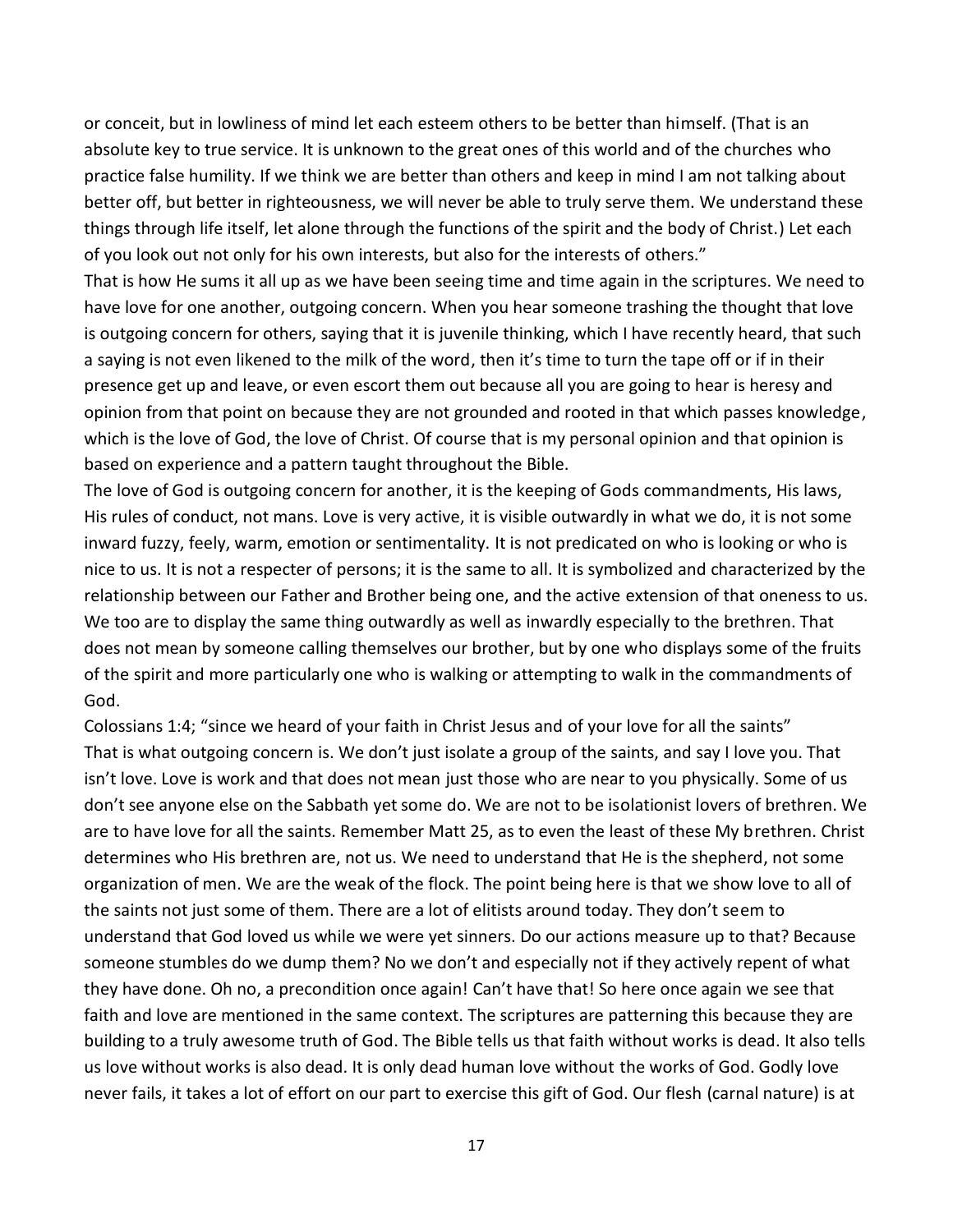war with it. It is easier carnally to hate than to love. Hate comes easily for Satan is constantly broadcasting it.

Let's look at 1 Thessalonians 1:3; "remembering without ceasing your work of faith, labor of love, and patience of hope in our Lord Jesus Christ in the sight of our God and Father." That is very important, faith, hope, and love, mentioned once again in the same context. Look at Hebrews 6:10; "For God is not unjust to forget your work and labor of love (love is laborious and it is work) which you have shown toward His name, in that you have ministered to the saints, and do minister. (That is what we should be doing to one another, attending to them, serving them. That is what minister means. Of course that understanding is thrown out the window in many organizations of men. Minister is now a title, one who is a benefactor, one who is served rather than serving. One who has authority over others and rules the sheep. Fortunately not everyone falls into that delusion. There are some who have a title of minister which is not to be for it is a job description, a function. Even with this "title" there are some who diligently care for the brethren. Unfortunately it would take a lot of looking in all four corners of the field to find those who are doing so without feeding on the sheep and ruling them. Quite honestly there are a lot of tares taking over the field. They can make us very sick as we have studied in the past. Ingesting what they have to offer can lead to death when we study the 4 different types of tares that grow amongst the barley and the wheat. We need to be very careful.

1 Thessalonians 5:8; "But let us who are of the day be sober, putting on the breastplate of faith and love, and as a helmet, the hope of salvation." Now we see faith and hope linked together as a breastplate and accompanied by a helmet of hope. Once again the big three! Faith, love, and hope! I repeat again that there is a reason why they are mentioned together so often, and we are going to get into why. It will help to explain an error which people have taught and are teaching about 1 Corinthians 13, the love chapter, which so many wolves turn to in their deceptive activities and teachings. Why are they linked together here and elsewhere and also in 1 Corinthians 13:13? Because without abiding in the love of God we will never be able to tap the faith of Christ to live a life of hope. That is why love is the greater of the three. **Without the love of God we can never have the other two.** 

Luke 18:8; "I tell you that He will avenge them speedily. Nevertheless, when the Son of Man comes will He really find faith on the earth?" This is talking about the Faith of Christ. He is asking that question in the same context of time as Matthew 24. Faith and love are so intricately linked together. Matthew 24:12-13. This faith and love we have been reading about and as well back here in 1 Thessalonians 5:8 are inseparable. I can't repeat that enough. We have to have love before we can tap the faith of Christ. And that is what He is saying in Luke 18:8, will He find it when He returns. Because lawlessness will be so rampant it becomes possible that there will be no faith of Christ, for it is a gift of the spirit. Look at the context here in Luke 18 starting in verse 1. "Then He spoke a parable to them, that men always ought to pray and not lose heart (so regardless of what is happening, be it rumors of war, pestilences and earthquakes, the hatreds that will abound, we are not to lose faith, we are not to lose heart. How do we do that? By loving God, by abiding in the love of Christ, by abiding in His commandments! We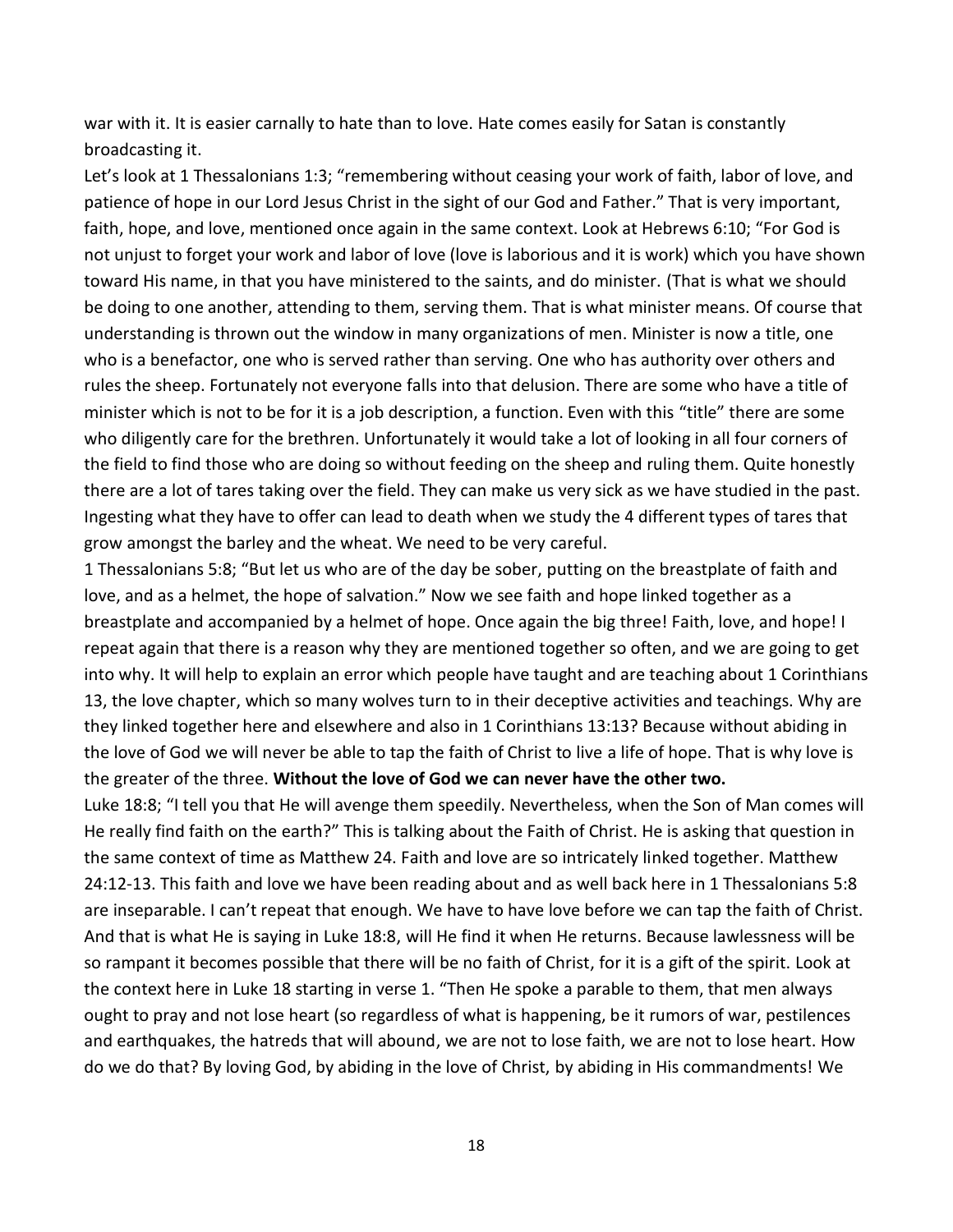don't turn to somebody else for justification; the, "I feel your pain types." And that is what He is going to tell us right here.

"Saying, and there was in a certain city a judge who did not fear God nor regard man, (in other words he was above the law. He was the law in his own mind. He determined what was right and what was wrong. That is what it is saying here. So look what else is going on). Now there was a widow in that city; and she came to him, saying, avenge me of my adversary. And he would not for a while; but afterwards he said within himself, though I do not fear God nor regard man, yet because this widow troubles me I will avenge her, lest by her continual coming she weary me. (So there goes the rules, there goes the law, there goes justice, there goes right and wrong! I'm going to give her what she wants because she is a pest, she is driving me nuts.) Then the Lord said, hear what the unjust judge said. And shall God not avenge His own elect who cry out day and night to Him, though He bears long with them? (He hears our prayers; He knows that we want the kingdom to come. But it isn't happening today just because we ask for it. But we still need to continually go to Him asking for it to happen soon. We need to pray and not lose heart. **That is a qualifying statement.** Now after He hears this in verse 7 He continues and says) I tell you that He will avenge them speedily (it is not going to happen in that moment but when it does happen it will be in the twinkling of an eye. That is really "speedily" isn't it!) Nevertheless when the Son of Man comes will He really find faith on the earth?"

He is talking about the end time here. Let's swing over to Matthew 25. So many today are turning to the world for vindication. They beg them for forgiveness. And they get it. The world sooner or later pays attention to them. Look at what happened to the World Wide Church of God. They started going to the world for vindication and it rejected them for a long time to their frustration. But after they kept pestering them they said alright, you can be one of us. Don't bug us anymore. Pretty sick isn't it. Let's go to Matthew 24:10.

"And many will be offended, will betray one another, and will hate one another. Then many false prophets will rise up and deceive many. (Telling them its okay we have been wrong all these years. Do we hold fast to what we have been taught? The world has had all the answers all along so let's turn to them for vindication, let's turn to them for justification) and because lawlessness will abound, the love of many will grow cold."

That is exactly what is happening when Christ says; will I find faith on the earth when I return. He will find some but not much. What a disgusting pay back for His suffering and death on our behalf, for all His longsuffering with us. The answer to why He asked that question is simple here. Because lawlessness abounds. The breaking of the commandment, the opposite of the love of God. Without the love of God, the keeping and abiding in His commandments, we cannot have the faith of Christ. And thus we cannot walk in hope, live a life of hope, let alone expect salvation. It is impossible and that brethren is why love is the greatest of the three.

Verse 13, "But he who endures to the end shall be saved." That certainly isn't fuzzy, feely, touchy, is it. It isn't I feel your pain. It is a difficult labor; it is a lot of work. It is endurance, trials, great effort; its sweat, its turmoil. We truly need to understand these things. 2 Thessalonians 2. There is so much more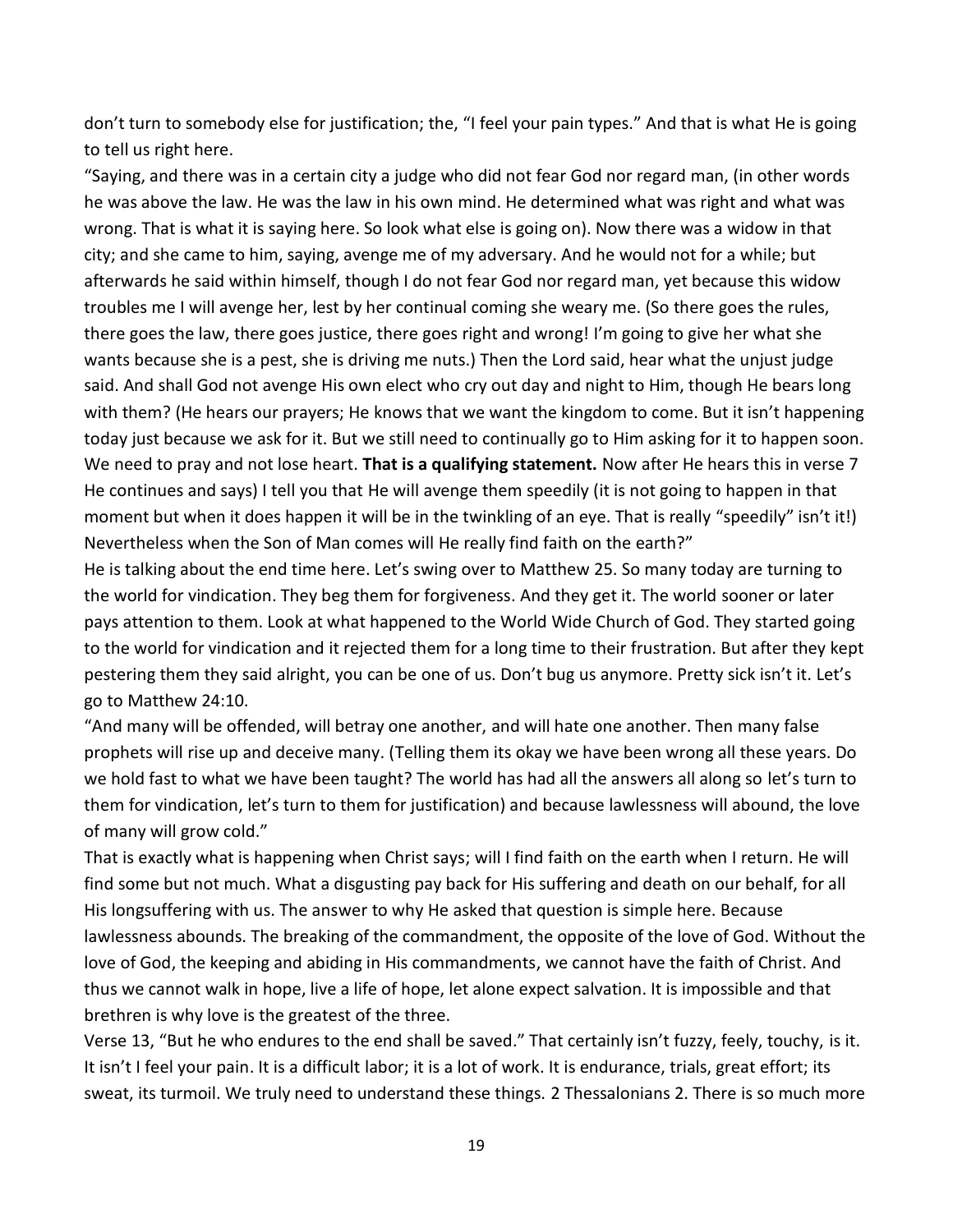which can be said about the points we have discussed all ready. What is being stressed in this study outside of the love of God and what it truly is according to the word of God, is that we need to dig into this wonderful tool left to us. The Bible is unmistakably a gift and a tool for each one of us. With it we can study all the subjects, the doctrines, that the Father has given us to lead us to the kingdom, to inclusion in His family. Then we have our concordances. Wonderful tools which assist us in our detailing the truth in the scriptures. They make it easy to follow all the words through the scriptures so there is no mistaking what they mean and how they are used. That is what we have been doing with agape today. We have been following it through to see a truth of our Creator as to what the agape of God really is. **We are not studying to find out where it says to love one another, but what it says about how we do that.** That is the nuts and bolts of the doctrine. We have seen that we grow in love through knowledge and all discernment. How often do we hear that truth ridiculed today. Knowledge has become a dirty word in many circles which call themselves the church of God.

2 Thessalonians 2:10-12 (We have seen the scriptures mention often that love is tied together with truth. So here we will now get an even clearer understanding of this. We need this especially looking at the perils of our times. We understand we are about to read of a falling away, but a falling away from what? "…and with all unrighteous deception among those who perish, because they did not receive the love of the truth, that they might be saved. And for this reason God will send them strong delusion, that they should believe the lie that they all might be condemned who did not believe the truth but had pleasure in unrighteousness."

Once again we see the element of misconduct called unrighteousness. We understand that simply means breaking God's laws. There is no getting around this straightforward teaching here. We saw in 1 Thessalonians 5:8 that faith and love are intricately linked together. Here we see something else entering this big picture of the love of God. The love of the truth! We need to possess a love for the truth. Why? Because thy word is truth! So many today are following the dictates and traditions of an organization and not the truth of God. When we follow an organization in such a manner we lose the love of the truth. We end up putting a man between ourselves and it. We become a respecter of persons and start defending the man or the organization rather than the truth. Please think about that. We have all seen it, and dare I say we have all done it at some point in our lives. We look to the messenger and not the message. It is then that we are in danger to fall for the lie. Let me illustrate this. A short time ago I listened to a man giving a message on love. I happen to have respect for this particular fella and he has a gift for teaching when he goes through the bible sentence by sentence. He does a great job on word studies and such. But when he picked this subject of love he flip flopped all around. I am not in any way condemning him because of that for that isn't my job. But we all need to look to the bible for our understanding of such things. He was speaking to a small group and stated to them that; "anyone who left them did not have the love of God." This was spoken in the context of the application of the truth, the word of God. In other words those under his enlightened presence were the only ones who had the truth. Now look what 2 Thessalonians 3:1-6 says about this very same thing. And evaluate if it supports what he was teaching.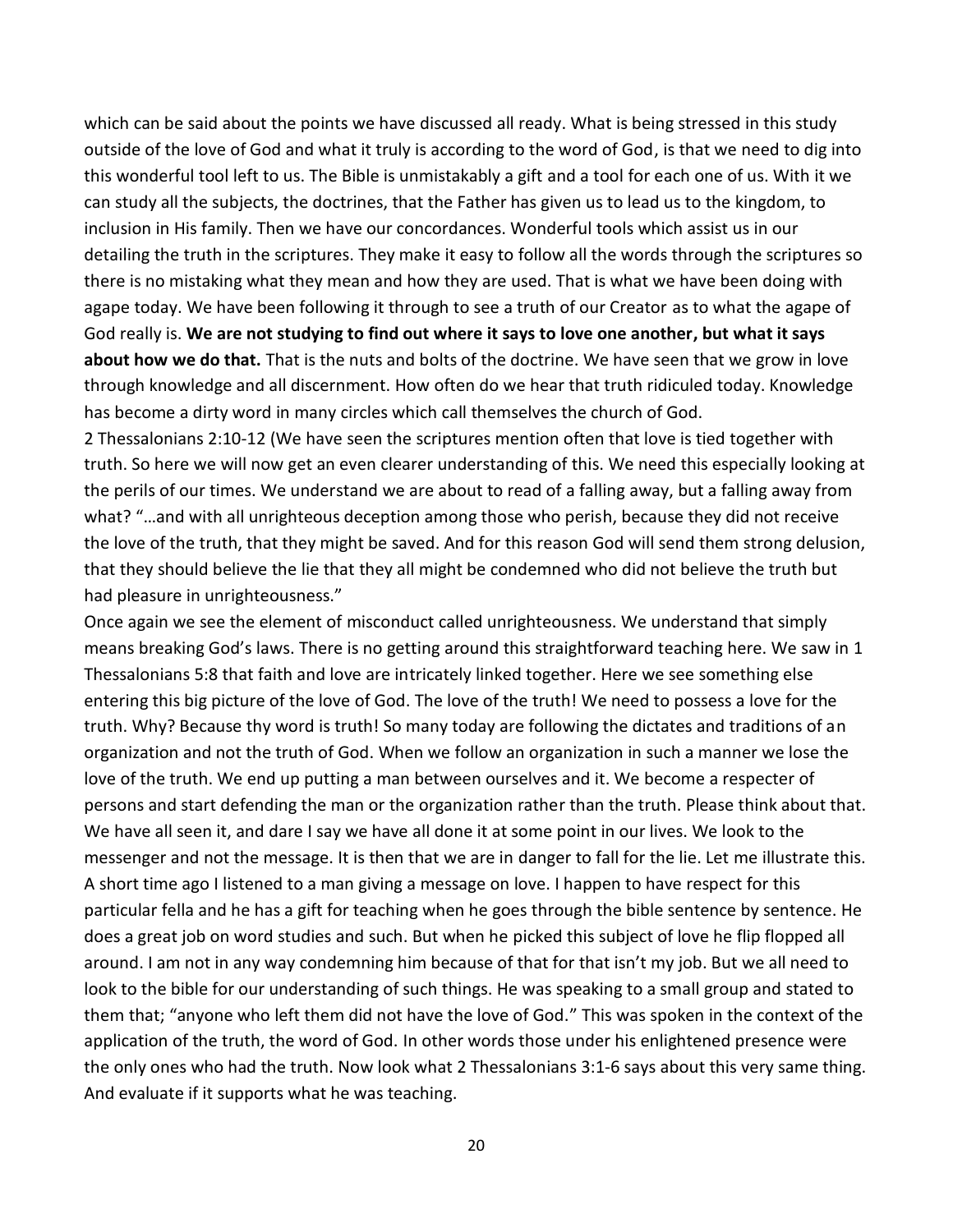"Finally, brethren, pray for us, that the word of the Lord may have free course and be glorified, just as it is with you, and that we may be delivered from unreasonable and wicked men; for not all have faith. But the Lord is faithful, who will establish you and guard you from the evil one. And we have confidence in the Lord concerning you, both that you do and will do the things we command you. Now may the Lord direct your hearts into the love of God and into the patience of Christ. (This is a qualifying statement here again.) But we command you, brethren, in the name of Jesus Christ, that you withdraw from every brother who walks disorderly and not according to the tradition which he received from us."

That's a little different from what this fella said isn't it. Actually it is a lot different from what he was saying. Look at verse 13-15; "But as for you brethren, do not grow weary in doing good. (We are always to have outgoing concern for others regardless of the circumstances, regardless of our condition, our personal plight. We do not get the; woe is me's; the; I'm feeling sorry for myself syndrome.) And if anyone does not obey our word in this epistle, note that person and do not keep company with him, that he may be ashamed. (The fella I had been listening to said anyone who left his group had not the love of God. The Bible is instructing us that if we don't agree with what is being said, isn't what you know to be true from the scriptures, you are not to keep company with them in a religious mode, a Sabbath keeping mode if I may call it. That is directly opposite from what he was teaching. But look at verse 15 and the conditions to it.) Yet do not count him as an enemy, but admonish him as a brother." (We need to remember through all of this that we may not like what somebody else is doing, you may consider it improper. We can part company but it is not up to us to determine if they are a brother. Only our Father does that. We didn't beget anybody spiritually. So we need to be very careful on that point. There are so many who are discarding and throwing out their brothers, slamming the door in their faces. We are not supposed to do that but rather to admonish him as a brother means you still have contact or communication. We do not determine who is our brother, only God does that. If we leave a group or someone leaves our midst because they have a disagreement on how they feel something should be conducted then we are commanded not to hate in such a circumstance. So many today turn vicious to a person who would dare leave them. I have witnessed people vilifying others in such cases. The phones ring off the hook with the rotten backbiting comments toward them. It's so sick! It's so juvenile! It's so worldy! And once again Christ is going to spew it out of His mouth. Godly love is not always easy. Love does endure brethren. God is not a human emotion. Scripture tells us God is love. So the love of God is not emotion based. It is a working effort, an outgoing concern, and an abiding in His commandments and they are not burdensome, they are not fuzzy, feely, and touchy. The love of God is not momentary, but eternal. It has been working forever. Godly love can stir up human emotion but it does not originate in it.

Let's look at 1 Timothy 1:14, "And the grace of our Lord was exceedingly abundant, with faith and love which are in Christ Jesus."

Thus if we do not know Christ, are not part of Him, do not have Him dwelling is us, and thus do not keep His commandments, then we are a liar and the truth is not in us. We have been reviewing how all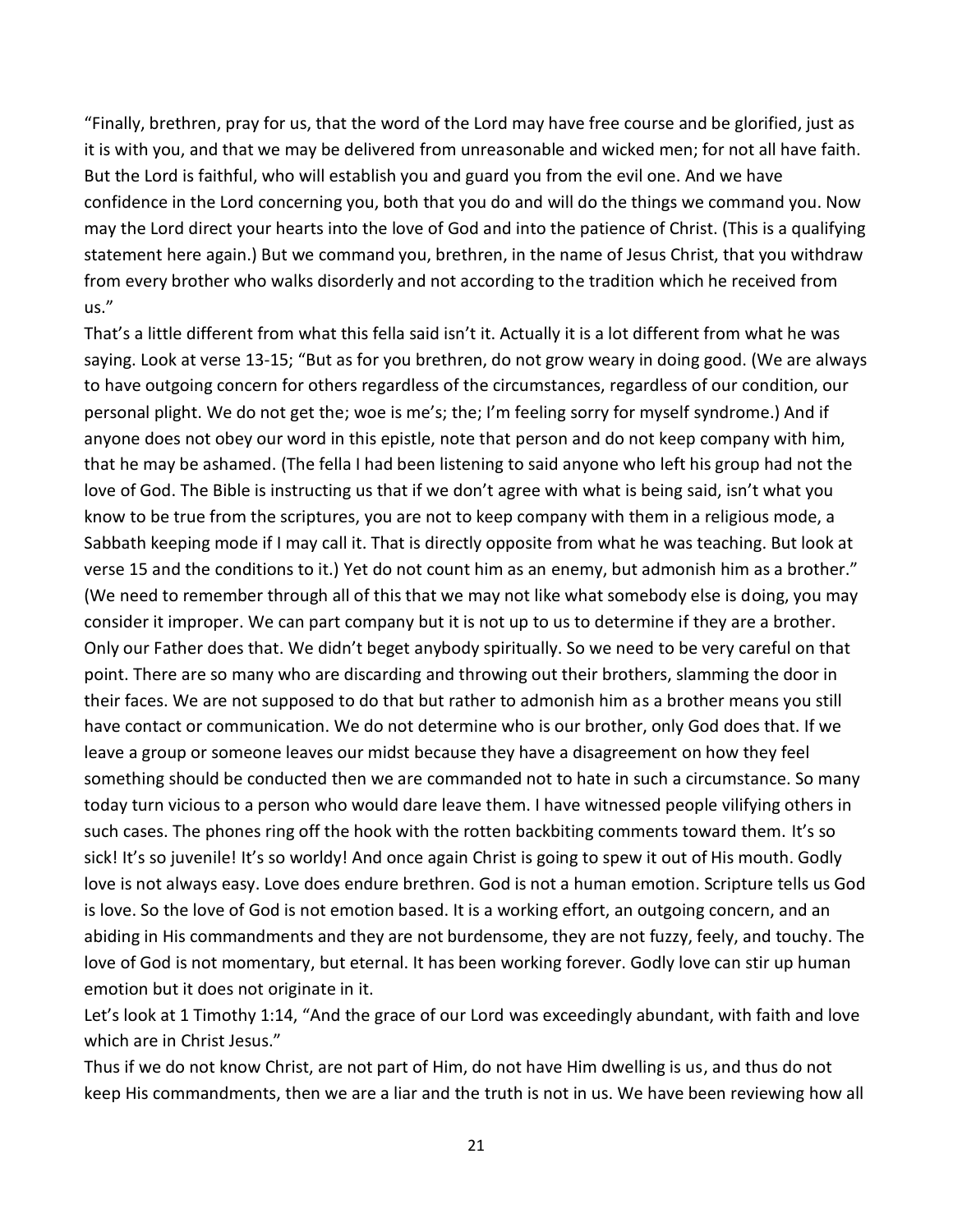this is linked together in scripture to form an irrefutable pattern of doctrine. Faith and love are inseparable.

1 Timothy 6:11-12; "But you O man of God, flee these things and pursue righteousness, godliness, faith, love, patience, meekness. Fight the good fight of faith, lay hold on eternal life, to which you were also called and have confessed the good confession in the presence of many witnesses."

We pursue love! Imagine that. 1 Corinthians 14:1 says the same thing.

Let's turn to 2 Timothy 1:7; "For God has not given us a spirit of fear, but of power, and of love, and of a sound mind."

Verse 13; "Hold fast the pattern of sound words which you have heard from me, in faith and love which are in Christ Jesus."

Once again faith and love reiterated but look what is tied into it; the pattern of sound words. We are to grow in grace and knowledge, in discernment and there are some who are actually teaching that. Unfortunately there are many who don't, who have the ear of many brethren. They teach a form of worldly psychobabble and put it forth as the word of God. The Bible teaches through clearly understood patterns; here a little, there a little, precept upon precept, and line upon line. The pattern we are following today has a very important aspect to it which is not understood unless one has the spirit of God. We are seeing that keeping Gods laws is more than just being obedient, it is a work of faith, an act of love.

Philemon 5; "…hearing of your love and faith which you have toward the Lord Jesus and toward all the saints. (Once again, love and faith linked together toward Jesus because we are abiding in His love, which is abiding and walking in His commandments towards all the saints, even the least of these My brethren. Do you want to see some vivid examples of the least of these My brethren? Then just spend some time in Christ's messages to the churches of Revelation 2 & 3.), that the sharing of your faith may become effective by the acknowledgement of every good thing which is in you in Christ Jesus." Hebrews 10: 24-25. Let's look at something that has confused a lot of people. Actually let's start up in verse 19. "Therefore brethren, having boldness to enter the Holiest (Holy of Holy) by the blood of Jesus, (Boldness is better translated confidence. Not boldness as I recently heard one orator describing as charging in before God and telling Him what we want. Just try doing that to your human father. Some might deliver a resounding smack! The principle is that we can go in, in confidence, for our Father loves us, but to go in demanding is just looking for trouble or at the very least a big letdown. No stomping in before the Father. What gives us the confidence to enter before God? The blood of Jesus; by His sacrifice, not ours! We go to the Father through Christ for we abide in Him, He did it for us, thus we are not bold but confident in Him to enter the Holiest by the blood of Jesus) by a new and living way which He consecrated for us, through the veil, that is, His flesh, and having a High priest over the house of God. (We enter in through Christ. Yes the Father begets us but then He gives us to Christ. Why? Because we are His betrothed! It is Christ under the Father who is working with us and preparing us to be an acceptable offering.) Let us draw near with a true heart in full assurance of faith, having our hearts sprinkled from an evil (guilty, the guilt which drags one down) conscience (this is a term used in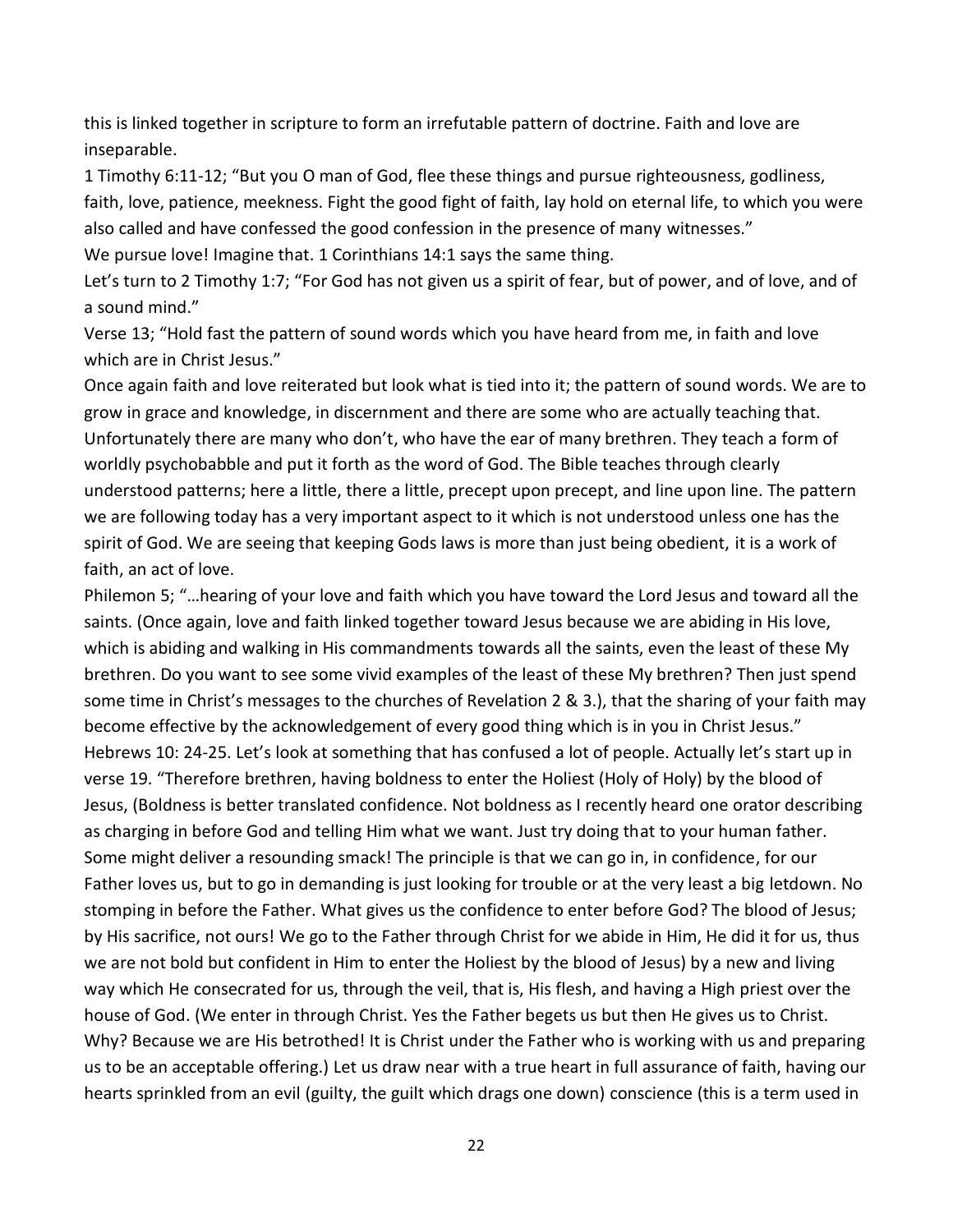the offerings, the preparing of it. Remember that the blood is sprinkled over the altar in the Holy of Holies. We need to put all this together to understand what is being taught here in such things as the blood of Christ) and our bodies washed with pure water. (That is what scripture tells us that Christ does to His bride. We have gone over those scriptures and that pattern often.) Let us hold fast the confession of our hope without wavering, (to have hope what do we need? Faith and to have faith what doe we need? The love of Christ. the love of God. We can't have it without it. Let's keep that in mind here as we continue in these scriptures.), for He who promised is faithful. And let us consider one another in order to stir up love and good works, (consider here can be translated; provoke, incite, to do good) not forsaking the assembling of ourselves together, as the manner of some, but exhorting, and so much the more as you see the day approaching."

And what day is that? The day of the Lord which we can see in James 5:8. The point I am stressing here as to these last scriptures is that they are terribly abused by those encrusted in layers of hierarchy. They write about them in articles, and speak about them in sermons, as a threat to the brethren. They are used to intimidate brethren into assembling with them. "You had better not keep the Sabbath by yourself" which means outside of our dominion over you. If a group accepts error what are we commanded to do? We read that answer in 2 Thessalonians 3:6. We are not to assemble with them. Are they still our brothers? Verses 13-15, yes they are. We need to get that straight for there is a lot of opportunity for such relationships taking place today and which will take place in the future. That is the state of the church today. We need to understand how this all ties so intricately together with what we are reviewing today. Why are they still our brothers? Because our Father has made it that way, so only He can change that. Are they estranged from us? You bet they are in many circumstances. Brethren there is so much more we could cover when it comes to the love of God and how it is displayed and delivered and its relationship in the family of God. But let's turn to the chapter in the second covenant scriptures which has taken on the title of the love chapter, which is totally abused by the worlds Christianity, and now by many who had been called out by God the Father. It has become a fuzzy, feely, touchy, thing to them. They have lost its true meaning. They have come to believe the lie! 1 Corinthians 13. Now before we can understand why the words of this chapter were inspired to be written here we need to review the context of the chapter before it. Chapter 12 is talking about spiritual gifts of God which many today have become deluded into thinking they are transferred by men to men, which is completely arrogant as well as ridiculous. That is a basis of church hierarchy brethren. Chapter 12 talks about many specific gifts given by God to a very diverse body, composed of many parts, and differing functions, which require a diversity of gifts, not "offices" but gifts to be healthy. Of all these gifts the most important is love because it is given to all, just as faith and hope are. But love is the outstanding one as chapter 13 tells us. Please remember that everyone called of the Father and accepted by Christ gets these three. All don't have the gift of apostleship do they. And that is what it says in these scriptures and in Ephesians 4:11. Prophesy, ability to teach, to work mirages, healings, helps, administration, or variety of tongues are individual gifts as needed in the body to help it to grow into the stature and fullness of Christ so that it can edify itself in love, not quarrelsome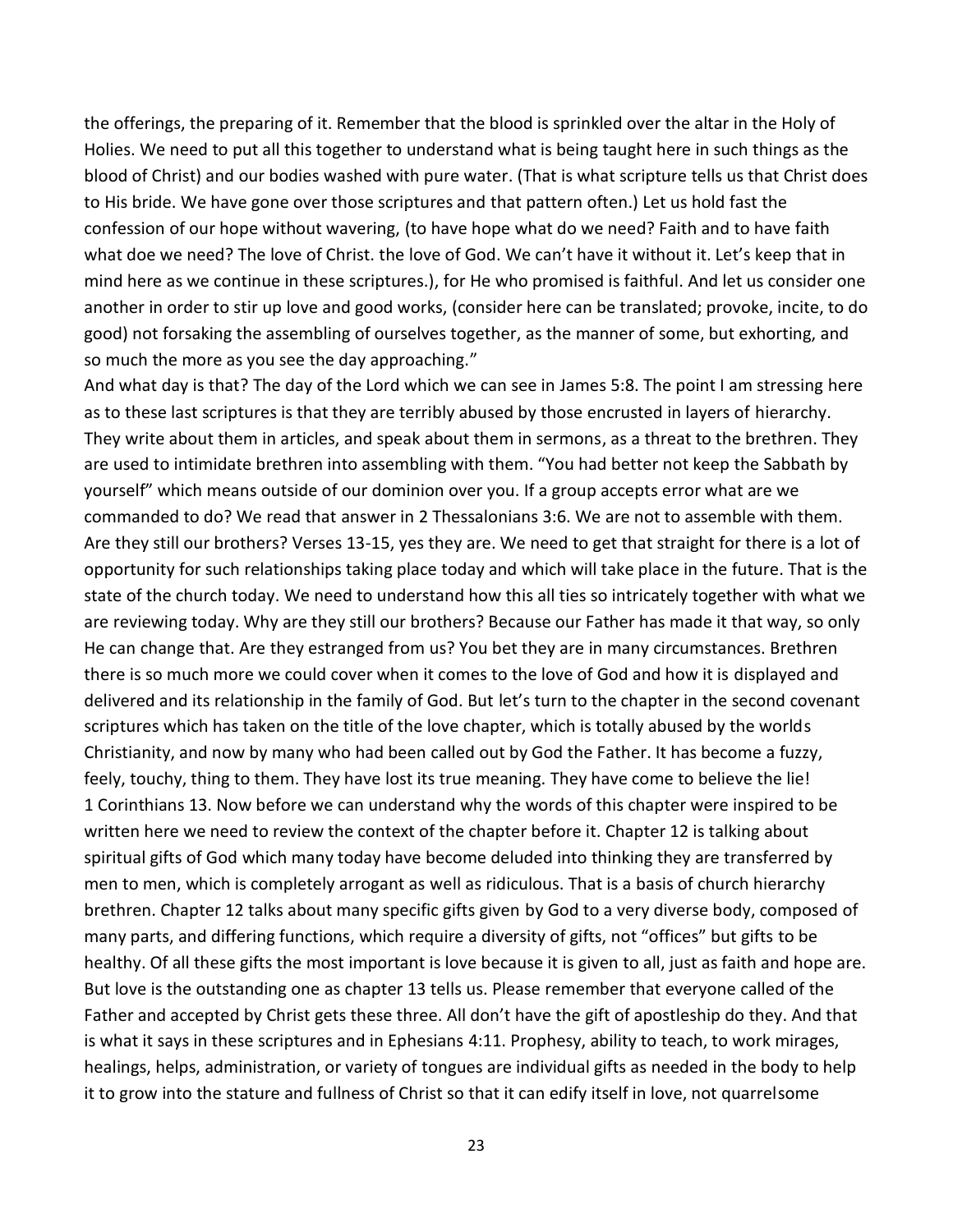bickering and fighting and certainly not someone having dominion over our faith. But all get the gift of love to start with but not all will grow in it, not all will abide in it, not all will keep it. Now with all this clearly in mind let's read chapter 13.

"Though I speak with the tongues of men and of angels, but have not love, I have become sounding brass or a clanging cymbal. (Now think about what is being said here. Keep focused on the fact we are talking about gifts not offices. Satan can talk in tongues and so can a demon but they don't have love, the love of God. Why? Because they do not keep God's commandments. But they can talk up a storm in tongues. We are about to see a very profound lesson being taught here brethren.) And though I have prophecy, and understand all mysteries and all knowledge, and though I have all faith, so that I could remove mountains, but have not love, I am nothing. (Why would he be nothing? Without the love of God, the keeping of His commandments, we don't know Him. Knowing God the Father and Jesus Christ is far more important than anything else. They are our family. They are our Creators. They are to be dear to us in all our being. Paul is teaching us that without the keeping of Gods commandments we can never come to an understanding of what God is, who God is, or for that matter what Their plan for us is. That is so important it pales all else. We all need to grasp that; we can all have the love of God, but we are not all apostles, we are not all teachers, we are not all administrator, we all don't speak in tongues, we all don't do miracles do we, but we all have the opportunity to have the love of God. This is important to our understanding as to what is about to be taught in the rest of this chapter.) And though I bestow all my goods to feed, and though I give my body to be burned, but have not love, it profits me nothing. (Now wait a minute here. The world says giving away your goods is love, you love the world when you give the poor of your substance let alone all of it. Giving your body to be burned would be interpreted by the world as an act of rescuing another in a burning building or such, rescuing children from an inferno. The world says that is true love, God says no it isn't. Those are functions of human love, works of human love. Yes, they can be construed as works of outgoing concern for another but of and by themselves they are not. That however is not what it is talking about. Paul is talking about becoming a burnt offering and all the significances that surround such an act.) Love suffers long, is kind; love does not envy; love does not parade itself, is not puffed up; does not behave rudely (indecently) does not seek its own, is not provoked, thinks no evil; does not rejoice in iniquity, but rejoices in the truth; bears all things, believes all things, hopes all things, endures all things. (Now if we assigned the worlds definition of not being kind, being arrogant, behaving rudely, and seeking our own; what do you think we would come up with? Forget everything we have read and apply the worlds measure of these things what would we find?

Let's go to Matthew 23:13; "But woe to you, scribes and Pharisees, hypocrites!" (Oh no, Christ is calling people names. That is not too kind is it! That is really rude isn't it! Verse 14; "Woe to you scribes and Pharisees, hypocrites!" (There He goes again) Verse 15; Woe to you scribes and Pharisees, hypocrites!" (Three strikes you're out Christ) Verse 16; "Woe to you, blind guides." (Wow this is a lot of name calling isn't it.) Verse 17; "Fools and blind." Verse 19; "Fools and blind!" (Will it never end) Verse 23; "Woe to you scribes and Pharisees, hypocrites!" Verse 24; "Blind Guides." Verse 25; "Woe to you scribes and

24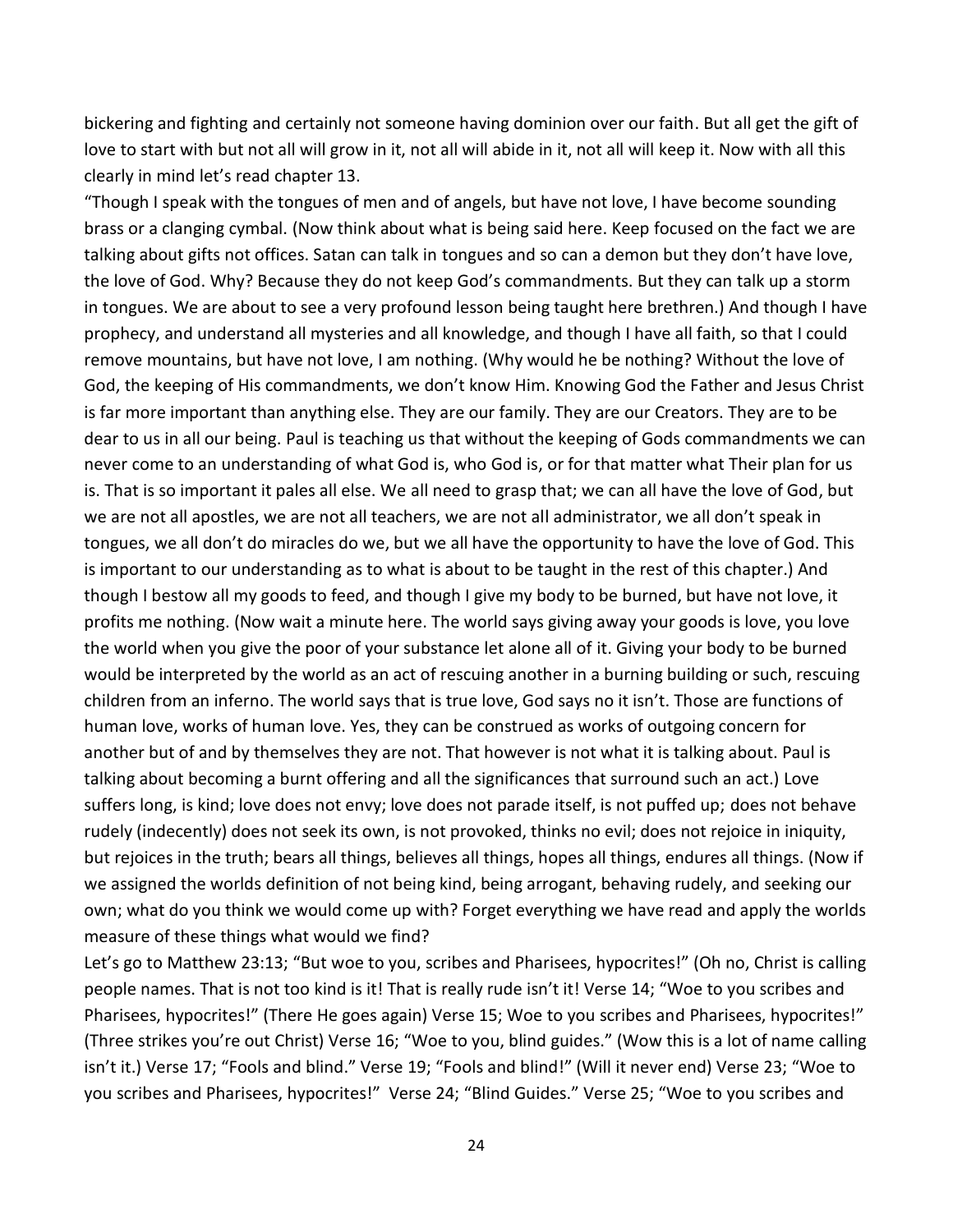Pharisees, hypocrites!" Verse 26; "Blind Pharisee." Verse 27; "Woe to you, scribes and Pharisees, hypocrites!" Verse 29; "Woe to you scribes and Pharisees, hypocrites!" If we assigned worldly definitions to 1 Corinthians 13; 4-5 Jesus Christ would be the epitome of arrogance, unkindness, envy, rudeness, and certainly seeking His own will. But we know that is not the case for we are not guided by the worlds definitions and understanding of the love of God. Obviously this chapter is teaching us something very different from the worlds understanding. So what exactly are we being taught by Paul Here? He is talking about the abuse of the gifts Christ has given to His people.

1 Corinthians 13; 10-11; "But when that which is perfect has come, then that which is in part will be thrown away. When I was a child, I spoke as a child, I understood as a child, I thought as a child; but when I became a man, I put away childish things."

If we are not mature in the love of God we will not only abuse these gifts we will also look upon others as abusing them when it comes to us. We will trash them brethren. We will be rude to them, we will not be kind to them, and we will be envious.

Verse 12; "For now we see in a mirror, dimly, but then face to face. Now I know in part, (Paul is talking about in part here as well as in verse 10 under the same context as chapter 12 as in the body, the various parts of it. He knows the parts he is functioning in, he does not know all the parts for they are scattered all over the world. However he focuses on his sphere, the parts he is aware of.), but then I will know just as I also am known."

Only through the true love of God can we see things clearly. We do not give up on ourselves or others unless they have openly committed the unpardonable sin for scripture commands us to not even pray for them. That does not sit well with the fuzzy, feely, touchy, folks. We are kind to others but not as the world defines kindness. Let's go back and review verse 4.

"Love suffers long." Yes it does. Look how long Christ has and is suffering with us. On our part we are to be suffering with the entire body as we know it. We do not in any way establish the individual gifts we have been given to exert authority and dominion over others in the body.

"Love is kind." The word here for kind is chresteuomai. There could be a much better word used here in translation instead of kind. This word means; to show oneself useful. That is the meaning of the word. To act benevolently or in a benevolent manner. This isn't referring to the feely touchy kindness of human or man's love. But the benevolence of Godly love, the outgoing concern displayed by it in actions, in works. To be useful is an underpinning of this Greek word. So let God define what He is teaching here.

"Love does not envy." We do not envy a brother who has received a gift which we have not which are numbered or delineated in chapter 12. This is very important to the wellbeing of the body.

"Love does not parade itself." It does not go around promoting self-importance, but rather allows God to bestow honor on the individual. We can see that, for we can see God working through an individual with a gift used to edify the body in love, not dominion, not ruler ship, etc. The fruits will be obvious in time if not immediately.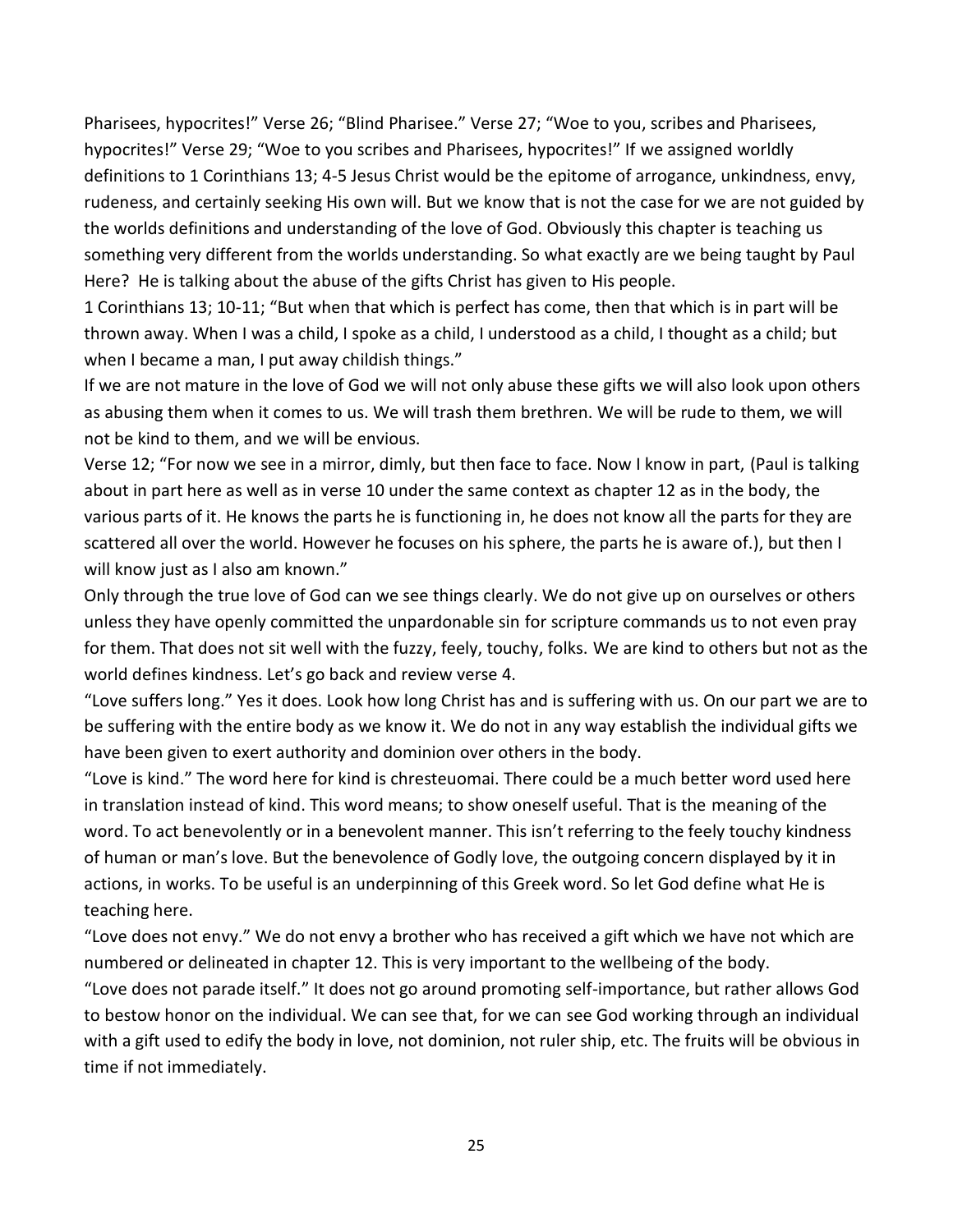"Love is not puffed up (arrogant)." We are not puffed up with something which has been revealed to us and not to another yet. We do not treat them differently because of that. We do not become respecters of persons in such instances. We do not classify those who agree with us as the beautiful people; the princes, and those who do not; as the toads. This isn't a fairy tale. There are many different gifts in the body. Some may have one, and some more. Remember they are given based on ability. Christ enhances that ability so as to serve His body. When it comes to the gift we possess individually we do not use it as an opportunity to look down our nose at another. We don't parade around arrogantly like we are something special.

"Love does not behave rudely." This Greek word here should not be translated rudely. That is a terrible translation in this context. The King James says "unseemly." I think that is a much better translation of it. It is spelled aschemosume in the Greek. This word means; an indecency, the prudential, the shame. It is not talking about rude, it goes way beyond that. The Vines says of it; to run the risk of bringing the virgin daughter into danger, or disgrace. Rude is a human, fuzzy, feely, touchy, interpretation. Unseemly is a much better translation. Who is Paul instructing here? The body of Christ, His betrothed, the virgin daughter! We are not to put others in the body into disgrace or into danger. Many today are doing so brethren.

"Love does not seek its own." The concern must be outgoing displayed by works and deeds, not locked up in your heart. Those who have the gifts of apostleship, etc., must not seek their own! They are not to feed on the sheep; they are to actually feed the sheep at all costs to themselves. Is that concept ever abused in the churches today!

"Love is not provoked." The word here is paroxuno and it means to sharpen alongside, to exasperate, to stir, in the Strong's. But in the Vines it states provoked is not a common translation but rather stirred. So how are we stirred by others brethren? Do you allow yourself to be stirred by others? Can someone get our goat as the saying goes? Can they get us to simmering and then cooking? If so then how can we keep true to the love of God as was displayed in Christ during His tenure here on earth? "Love thinks no evil." This Greek word is logizomai; to take an inventory, to estimate. Love does not calculate up the damage done to it. The margin in my bible says; keeps no account of evil. Thinks no evil is a poor translation of the intent of the Greek here. Love keeps no account of evil.

"Love does not rejoice in iniquity." The Greek is adakia; legal injustice, moral wrongfulness of character, life, or an act. It denotes unrighteousness, a condition of not being right according to the standard of Gods holiness. This is contrasted by the words which follow it; "but rejoices in the truth." "Love bears all things, believes all things, hopes all things" (and I have written in there after this; of God and not of the lies of men. You are familiar with them; believe me, just give me your heart, or in other words empty your wallet.)

The apostle Paul clearly understood that he was not under the law but actually abided in it. We are not under the love of God, but abide in it. That is a very big difference and a very important understanding. Verses 8-9; "Love never fails. But whether there are prophesies, they will fail; whether tongues, they will cease; whether knowledge, it will vanish away. For we know in part and we prophesy in part."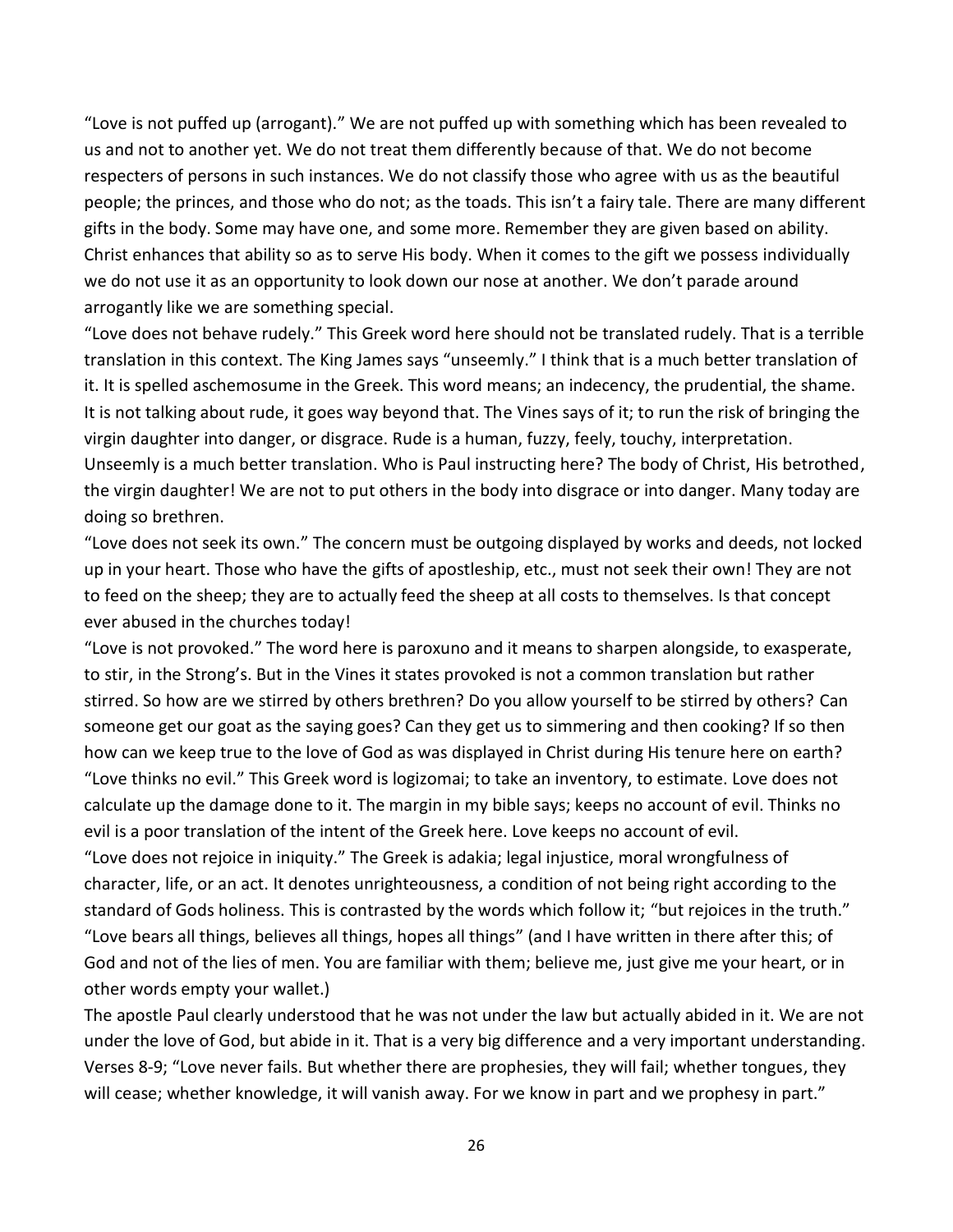We don't have the whole package do we. Christ is the whole package. That function and position is already taken. So why do men strive to come across as the whole package? Because they are deluded by Satan the devil and the pulls of the flesh! They think they are something when they are not. That is one of Satan's big errors. He could not be satisfied with the estate given him. He craved more because he saw himself as beautiful in his own mind. We are only part of a much bigger thing. If we can't be satisfied with that we are in for some trouble. How we deal with one another will reveal to the Father if in fact we are truly His. Christ also taught us it is how we can recognize one another. It all starts with abiding in His commandments.

Verse 12 again. "For now we see in a mirror dimly, but then face to face. Now I know in part, but then I shall know just as I also am known." So is this a riddle from Paul? No it is not. It is interesting how Linda (my wife) looks at this, and which has helped me to understand what we are being taught here. When you look in a mirror you only see what is reflected in it. There are parts of your body you can't see. In fact you can't even see your face unless it is in some reflective substance or medium. If we have outgoing concern for others, love for others, love of God, walking in His commandments, we will see that come back to us clearly. It will be reflected back to us. There are parts of our body we can't see but others can. We are known to others by some of those parts even though we ourselves can't see them. They can recognize us by them. (Remember Matt 25, when did we see you hungry, thirsty, etc.) We can't see our face but everyone else sees it. If not for a mirror we would not even know what our face looks like. Remember Paul is talking about his parts to illustrate an important truth about the body of Christ.

All the gifts recorded here in these chapters are not given to all in mass are they? They are distributed throughout the body. What is given to all is the fruit of the spirit of which three are recorded here in verse 13. "And now abide faith, hope, love, these three; but the greatest of these is love." We can all focus on these three in our lives. Not just parts of the body but the entire body for without these three we would become sick. All the parts of the body can receive of these three gifts. So knowing this we must not be unseemly, not arrogant, for we do not all possess the same gifts which are used to edify the body and we are not supposed to. Without the love of God, without the understanding and abiding of the love of Christ and His commandments, without walking in His way we will never be able to tap the faith we need to live a life of hope.

So let's come to the sum total of what we have read in the scriptures today, to the tailing off of the story, where we see the love of God put to the test.

James 1:23-27; "For if anyone is a hearer of the word and not a doer, he is like a man observing his natural face in a mirror; (on his own he can't see it and he needs a mirror to do so) for he observes himself, goes away, and immediately forgets what kind of man he was. (Because he is no longer seeing his face) But he who looks into the perfect law of liberty and continues in it, (does not walk away from it and becomes forgetful of what it looks like) and is not a forgetful hearer but a doer of the work, (so many hirelings and wolves and general muckity mucks today have confiscated these two words found here "the work" and have used them as a club on the heads and hearts of the brethren that they have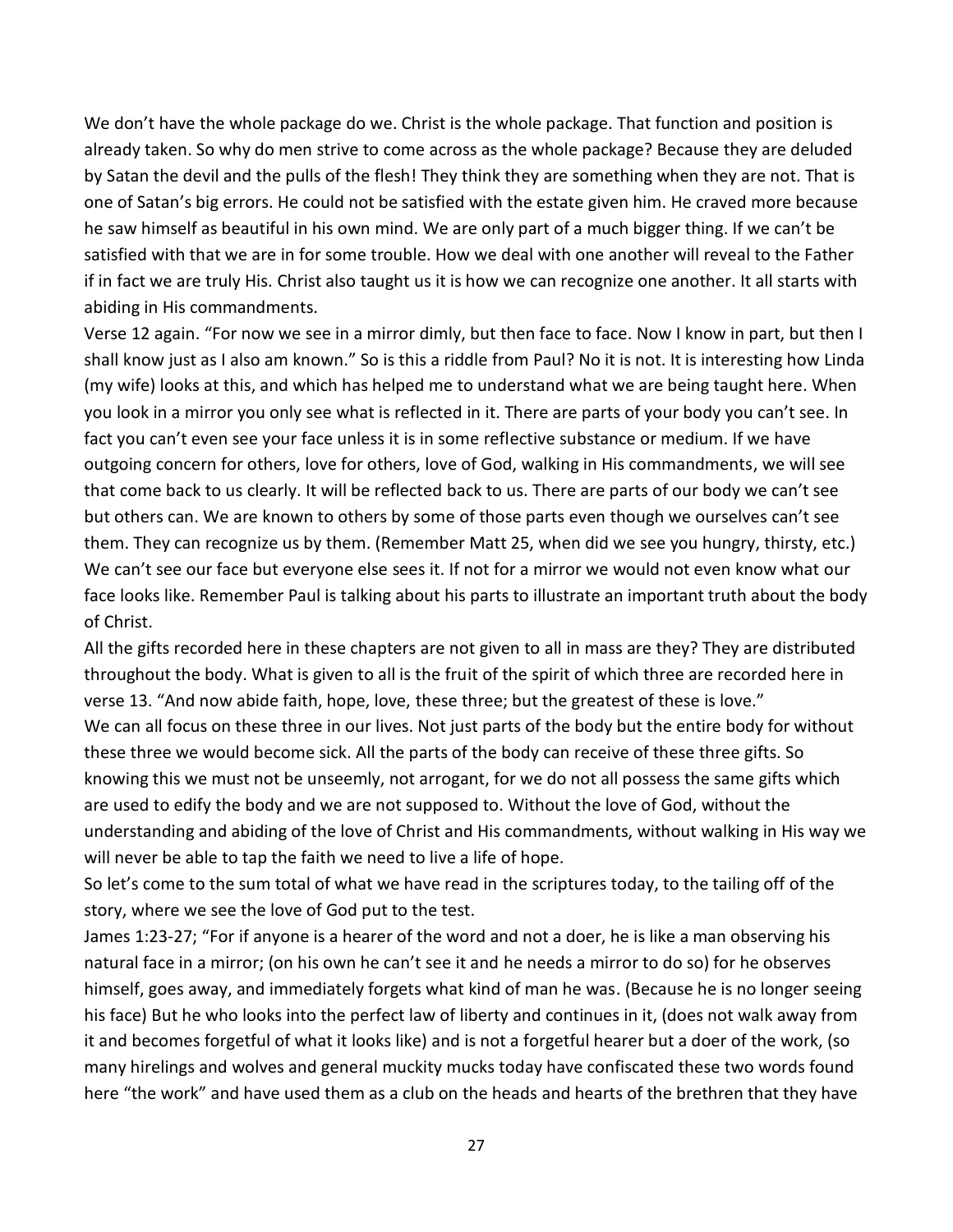come to believe that is why they were called. What a sin! That is what is being puked out by Christ at this time. What work is Paul talking about? The perfect law of liberty), this one will be blessed in what he does. If anyone among you thinks he is religious, and does not bridle his tongue but deceives his own heart, this one's religion is useless. (All these gifts we can have but they are useless unless we have the love of God abiding in us and we in it. To have that we need to be abiding in the love of Christ, keeping His commandments and they are not burdensome to us. Now let's see the sum total of the love of God being displayed in works and put to the test. Remember earlier we saw we can put the love of God to the test. And we are to test it!) Pure and undefiled religion before God and the Father is this: to visit orphans and widows in their trouble, (Boy are there a lot of orphans, Fatherless, today, and widows, who have rejected their true husband. We are supposed to help them brethren. Not to look down our nose at them, not to turn our backs on them.), and to keep oneself unspotted from the world."

That is true love brethren. Love towards man and love towards God. That is the embodiment of the 10 commandments. That is the true love of God. That is what we should be striving for, it is the love in which we are to be putting our efforts, not trampling one another down, not hating one another. If we have disagreements then we don't keep company. By disagreements I am not talking about outright heresy which will harm the body. How do we determine this? If it's not an issue unto salvation we can accept our brother's difference of understanding or opinion. We can then state our case to him when the opportunity arises. That is why we do not cut off communication with him. We do not need an audience to do so unless that format is used to project an unholy heresy.

Remember the word "company" in 2 Thessalonians 3:14 and the lesson surrounding it. That Greek word is; sunanamignumi, and it means; to mix up together or with. It basically means to mix up with what they are doing. We don't hate them, they are still our brothers. When we let the Bible interpret what it says; and not some muckity muck, hireling, or wolf, or for that matter anyone else's perception of it in religious terms of today, but rather to what it meant at that time, then we get a much clearer understanding of it. We really need to do so when it comes to a subject like love. As sojourners we are to glean from all for corners of Gods field. I listened to a tape not long ago from a man who was teaching through an organization whose doctrines are in outer space. But this man stated without law there is no rational basis for love. He is absolutely biblically correct. He said love without law would be a matter of highly valuable feelings. I do believe the scriptures have made that clear today.

We should not be looking down our nose at others. We should be willing to point out error when the opportunity arises but in meekness and humility. However, destructive heresy is something else. We have been at this for a while today. I am looking forward to getting into the study of the laying on of hands. It may not be out for some time but I hope I can find time to pursue it. I also have to get out the study on Pentecost. We have studied its meaning and the significant events surrounding it but there is still much more being revealed to us as we grow in the grace and knowledge of our Lord Jesus Christ. I am looking forward to that one with the adage of; meat in due season, in mind. That is how we try to help one another. Sometimes the struggles in life can seem overwhelming and can distract us for